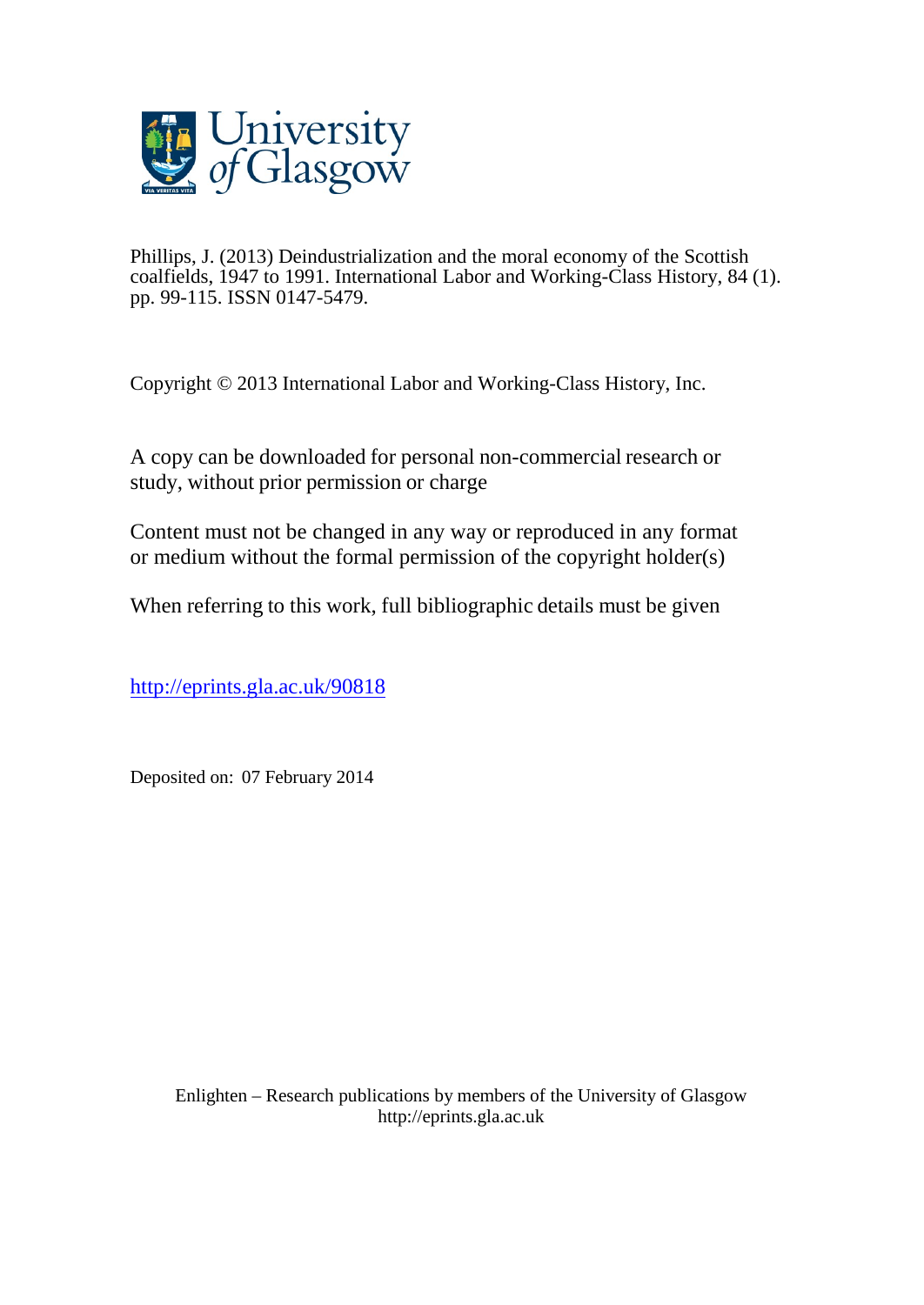# Deindustrialization and the Moral Economy of the Scottish Coalfields, 1947 to 1991

# Jim Phillips University of Glasgow, UK

# Abstract

The long-running deindustrialization in the Scottish coalfields, the consequence of political decisions, took place in three distinct periods analyzed here: "restructuring," 1958 –1967, when, in response to union activism, a large number of closures was offset by government and industry initiatives to provide or stimulate alternative employment; "stabilization," 1968-1977, when closures were minimized as the broader industrial economy slowed; and then "accelerated contraction," 1978– 1987, within the larger program of economic restructuring engineered by Margaret Thatcher's Conservative UK governments. Moral economy arguments shaped the debate about deindustrialization in the first two phases: closures were legitimate only where agreed to by the workforce, who would in turn receive guaranteed economic security. These factors did not apply in the final phase, when closures were enforced and redundant miners had limited employment alternatives.

This article illuminates the long-running chronological course of deindustrialization and its complex political and social dimensions. Literature on North America emphasizes that deindustrialization, while punctuated by sudden and catastrophic local effects from the 1970s onward, had deeper roots in business investment and policymaking from the [1](#page-14-0)950s or earlier.<sup>1</sup> Literature on Scotland, while sometimes preoccupied chronologically with the deleterious macroeconomic impact of Margaret Thatcher's Conservative governments  $(1979 \text{ to } 1990)$ <sup>[2](#page-14-0)</sup> likewise focuses on the gradual nature of industrial contraction across the twentieth century.<sup>[3](#page-14-0)</sup> In the coalfields the core elements of deindustria-lization—employment and output<sup>[4](#page-14-0)</sup>—were observable from the late 1950s, although not in a linear way, as [Table 1](#page-2-0) shows. The phased nature of this process, with three distinct periods of restructuring, stabilization, and then accelerated contraction, can be explained by several linked factors: greater mechanization and concentrated operations in a limited number of larger pits from the mid-1950s to the late 1960s; the development of alternative employment opportunities, chiefly during the early and mid-1960s; the miners' political response from the late 1960s to the 1970s to the first phase of closures, when they actively resisted further shrinkage; and finally the reassertion of managerial authority in the early 1980s as the miners' bargaining power eroded.

The analysis is shaped by developments in the County of Fife, where 320,000 people—six percent of all Scots—lived in  $1971<sup>5</sup>$  $1971<sup>5</sup>$  $1971<sup>5</sup>$  Important things can happen in small places, as Alessandro Portelli shows in his study of the eastern Kentucky coalfields of Harlan County, where population peaked in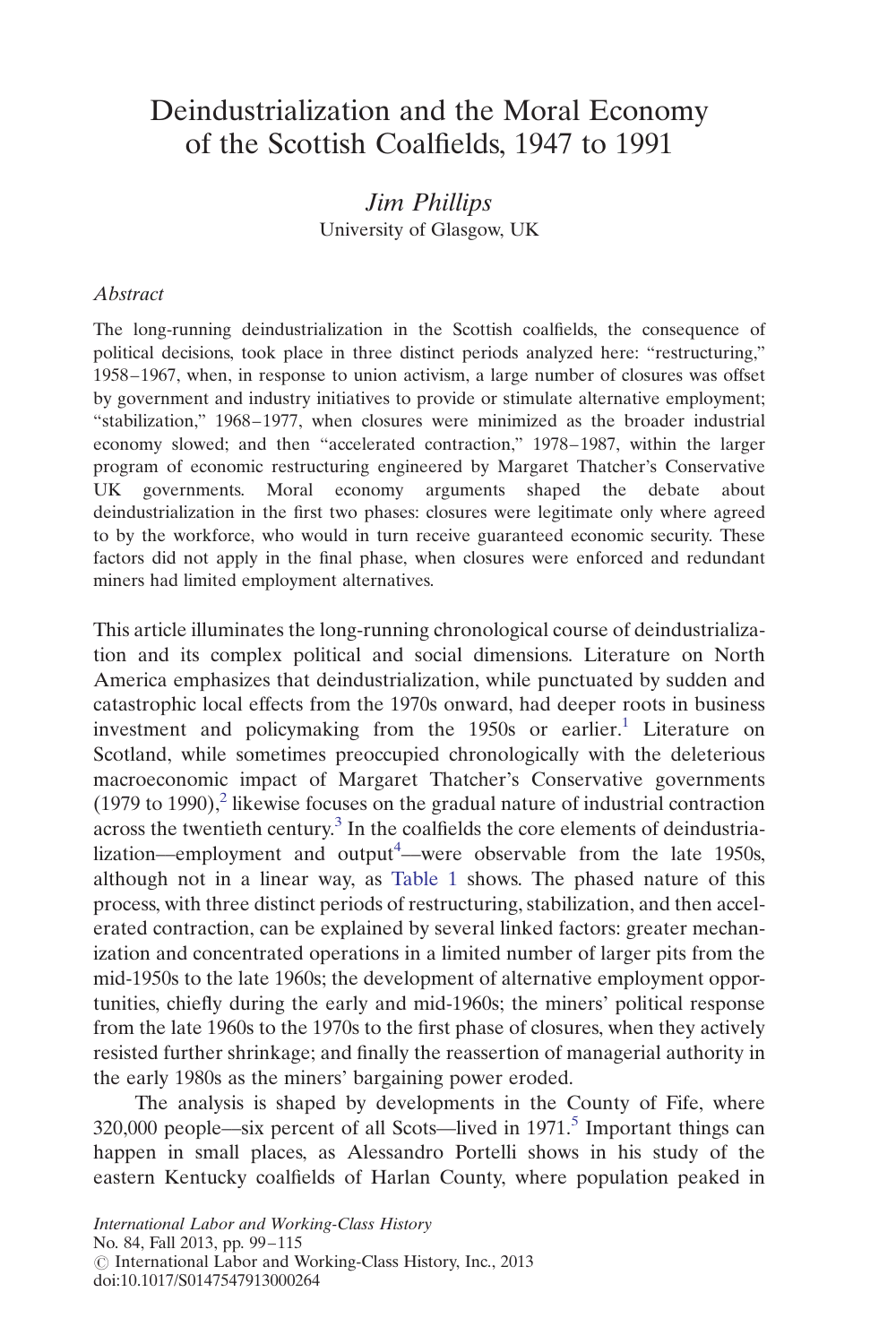| Phase                       | Employment              | Output (metric tons)         |  |
|-----------------------------|-------------------------|------------------------------|--|
| Restructuring, 1958–1967    | 81,000 to 32,000        | 19 million to 13.5 million   |  |
|                             | 6.04% average drop p.a. | 2.89% average drop p.a.      |  |
| Stabilization, 1968 to 1977 | 29,000 to 21,000        | 12.5 million to 10.5 million |  |
|                             | 2.76% average drop p.a. | 1.6% average drop p.a.       |  |
| Accelerated contraction,    | 21,000 to 6,000         | 8 million to 2.5 million     |  |
| 1978 to 1987                | 7.14% average drop p.a. | 6.87% average drop p.a.      |  |
|                             |                         |                              |  |

<span id="page-2-0"></span>TABLE ONE Phases of Deindustrialization in Scottish Coalfields, 1958–1987

Source: Miles K. Oglethorpe, Scottish Collieries. An Inventory of the Scottish Coal Industry in the Nationalized Era (Edinburgh, 2006), 20, Figures 3.8 and 3.9.

the mid-twentieth century at around  $70,000$ .<sup>6</sup> Harlan and Fife share similar histories. Rapid growth from the 1890s to the 1910s in each county gave way to hardships in the 1920s and 1930s. "Modernization" after the Second World War brought greater security for some miners but diminished overall employment; deindustrialization then accelerated from the 1980s, with resultant poverty and social problems.[7](#page-15-0) Fife was the dominant post-1945 Scottish coal region, but its experience was distinct rather than unique. Table 2 shows that the timing and speed of coal's contraction in employment terms were relatively uniform throughout Scotland. In Fife in 1991 coal employment was 3.48 percent of the 1951 total; in the rest of Scotland in 1991 it was 2.89 percent of the 1951 total.

The phased nature of coalfield deindustrialization was shaped by public policy decisions, mediated by moral economy arguments. The moral economy of the eighteenth-century English crowd, memorably identified and analyzed by E. P. Thompson, was composed of plebeian customs and expectations that were transgressed by employers and traders in a period of rapid economic and social change.<sup>[8](#page-15-0)</sup> Slightly different moral economy arguments emerged in

| Year | Fife                | Rest of Scotland      |
|------|---------------------|-----------------------|
| 1951 | 24,111              | 73,766                |
| 1971 | 8.040               | 28.373                |
|      | 66% drop, 1951-1971 | 61.5% drop, 1951-1971 |
| 1991 | 840                 | 2.130                 |
|      | 89% drop, 1971–1991 | 92.4% drop, 1971-1991 |

TABLE TWO Male Employment in the Coal Industry in Fife and the Rest of Scotland, 1951, 1971 and 1991

Sources: General Registry Office (hereafter GRO), Edinburgh, Census 1951 Scotland. Volume IV: Occupations and Industries (Edinburgh, HMSO, 1956), Table 13; GRO, Edinburgh, Census 1971 Scotland. Economic Activity: County Tables, Part II (Edinburgh, HMSO, 1975), Table 3; GRO for Scotland, 1991 Census. Economic Activity. Scotland (Edinburgh, HMSO, 1994), Table 11.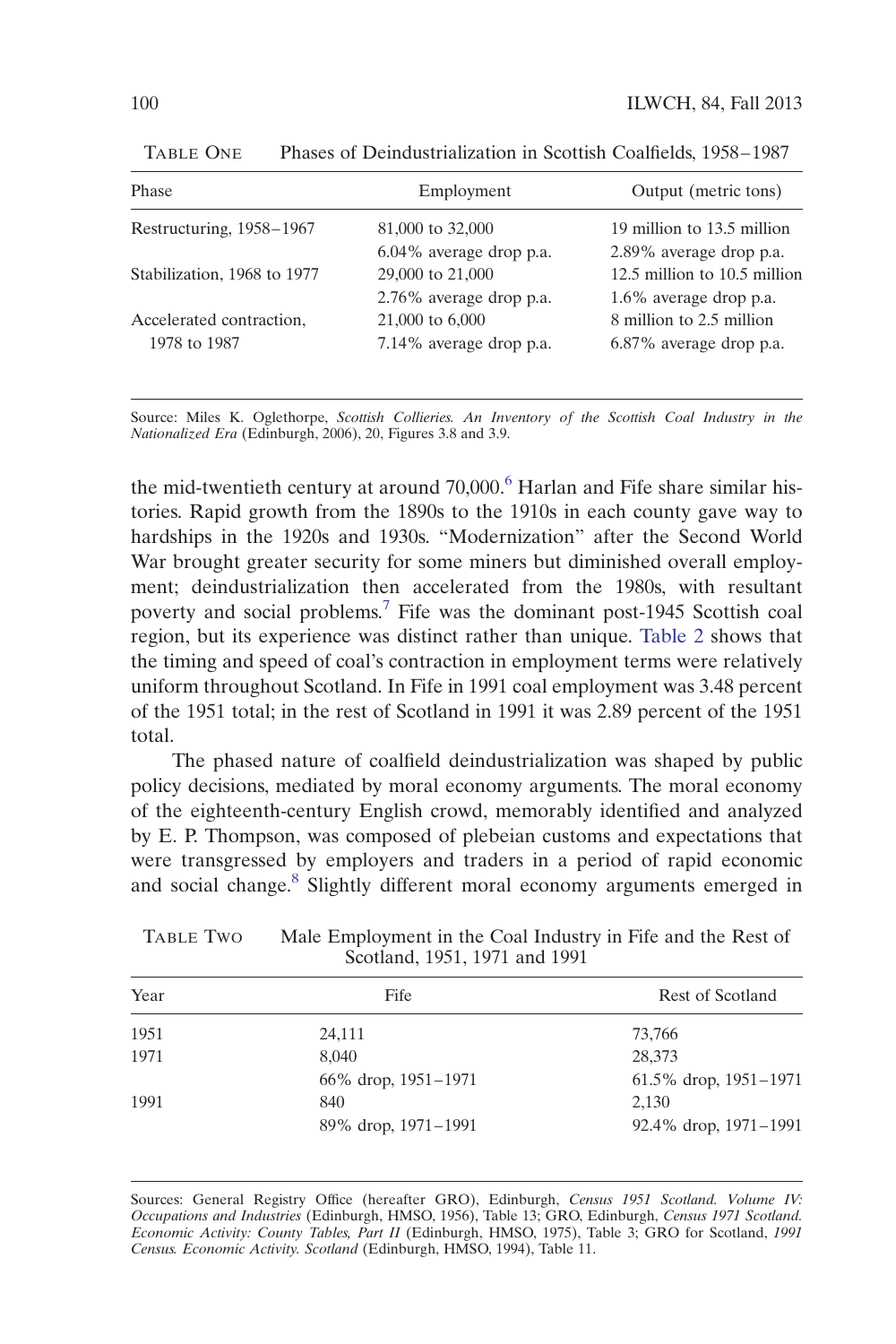the UK after the Second World War, both rationalizing and resisting industrial restructuring, articulated from a variety of perspectives by competing economic actors. These included policymakers, who tended from the mid-1940s to the early 1970s to popularize economic arguments in moral terms.<sup>9</sup> Employment Policy, the 1944 white paper that shaped postwar economic strategy, established the government's duty to maintain "high and stable" levels of paid work, but with the important moral proviso that this commitment obliged employees to move between sectors as existing positions became redundant, or new modes of activity offered greater scope for growth.<sup>10</sup> Reciprocity arguments—such as enjoying the right to work in exchange for accepting the duty to be flexible–– were frequently restated. The Labour government's 1965 National Plan defended the contraction of the coal industry as a means of releasing resources, including manpower, for utilization in higher growth assembly manufacturing. A key problem was conceded: mining job losses would be concentrated in Scotland, along with northeast England and south Wales, where operations were comparatively less efficient than other coalfields but different forms of industrial employment scarcer.<sup>[11](#page-15-0)</sup> Miners in these areas were consequently more likely to mobilize against pit closures with moral economy arguments of their own, insisting that coal jobs should not be forfeited in their localities until provision was made for alternative work and generally resisting financial incentives to move to the more "profitable" Yorkshire, Nottinghamshire, and the English Midlands. $12$ 

Moral economy arguments were not abstracted from the contours of class relations and authority. The extent of working-class power in industrial societies after 1945 has been exaggerated. Workers in the UK enjoyed greater collective strength from the 1950s to the 1970s than they did in preceding or following decades but, as was broadly the case in the United States as well, $^{13}$  $^{13}$  $^{13}$  this was based on favorable economic and labor market conditions that enabled miners in Scotland to push their managers––and policymakers––to accept moral economy approaches to coalfield jobs. But, as will be shown in this article, when market conditions deteriorated in the second half of the 1970s, and worsened further in the 1980s, the moral economy framework was abandoned and then attacked by coal industry management as well as a thoroughly anti-trade union UK government.

In moral economy terms, pit closures had to satisfy two requirements: the agreement of workers and their representatives and the guaranteed economic security of the men affected, through transfer to nearby pits or local provision of comparably paid, alternative employment. Policymakers responded to this pressure. New industrial sectors were established in the Scottish coalfields, including Fife, in the 1960s, and younger pits––with large reserves and mechanized operations––were developed. As a result, the coalfields experienced both deindustrialization and reindustrialization, with the growth of mechanical, electrical, and then electronic engineering concerns, where substantial numbers of women were also employed. Moral economy arguments then helped to stabilize coal jobs and production during the second phase of deindustrialization, from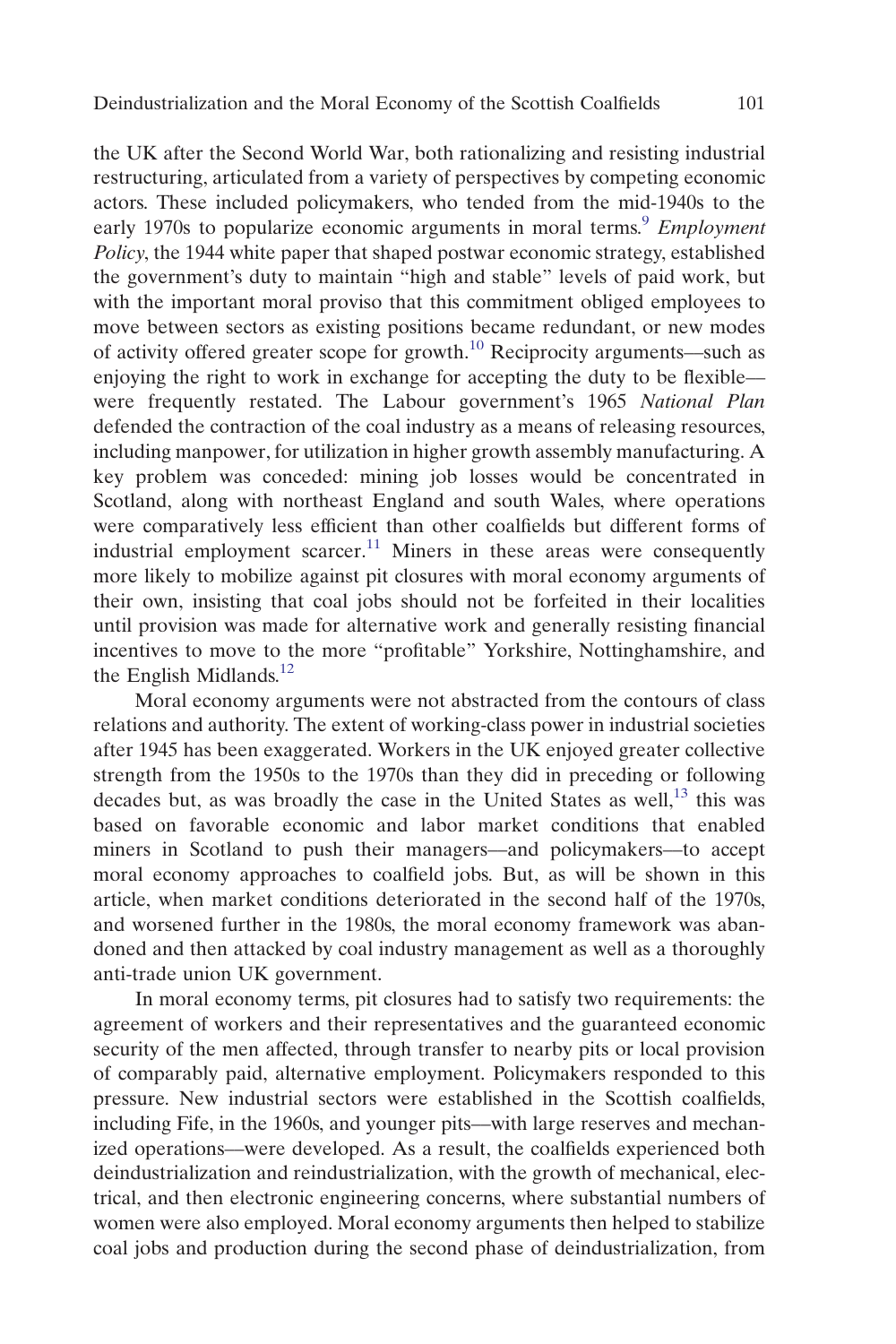1968 to 1977, as the growth of alternative opportunities slowed. In the third phase, from 1978 to 1987, moral economy approaches were directly challenged with closures and job cuts, despite workforce opposition and rapidly rising unemployment, with the "retreat" of multinational assembly firms.<sup>[14](#page-15-0)</sup>

This analysis is divided in two parts. The first focuses on the initial phase of deindustrialization, including new employment opportunities. The pressures weighing on moral economy arguments in the second and third phases of deindustrialization are then examined, culminating in the 1984 – 1985 strike. The article uses, in recast form, a limited body of evidence drawn from participant interviews that appeared in the author's recent book on the strike.<sup>15</sup> The bulk of the data, drawn from government, industry, and union archives, is being published here for the first time, in support of an original analysis of the longer history of deindustrialization in the coalfields of Scotland.

# Deindustrialization and Reindustrialization, circa 1947–1967

Coal production in Scotland increased slightly after the Second World War, stabilizing near 22 to 23 million metric tons per annum from 1948 to 1955. Output gradually dropped from 1951, although employment did not peak until 1956 – 1957.<sup>[16](#page-15-0)</sup> The industry had been nationalized in 1947 by the UK Labour government. Nationalization had several aims, but perhaps two predominated: economic rationalization, with the state-controlled National Coal Board (NCB) directing investment that would have been unlikely under existing private ownership; and social justice, with improved work conditions and rewards.[17](#page-15-0) Collective bargaining was entrenched, with union density close to 100 percent, and worker representatives negotiating various issues at the national, area, and pit levels, including production and work organization.<sup>[18](#page-15-0)</sup> There were tensions, however, sometimes arising from the retention of pre-nationalization management staff.<sup>[19](#page-15-0)</sup> Eric Clarke, general secretary of the National Union of Mineworkers Scottish Area (NUMSA) during the 1984–1985 strike, began his working life in Midlothian, shortly after nationalization. He recalled in 2009 the indignity of waiting after work to collect wages from an office window at Lady Victoria Colliery in Newtongrange, and the haughtiness of managers, including ex-army officers, who "talked aboot goan on leave when they wir goan on their hoalidays.["20](#page-15-0)

The realization of social justice was constrained in other ways, as NCB Scottish Divisional managers from the late 1950s concentrated operations in larger and younger pits, particularly those that were best suited to mechaniza-tion.<sup>[21](#page-15-0)</sup> This led substantial numbers of men and families to move, generally from west to east, typically from Lanarkshire to Fife. The NCB portrayed this positively, highlighting the advantages of stable employment and modern housing in Fife, $2<sup>2</sup>$  and underestimating the ruptures of extended family separ-ation and community abandonment.<sup>[23](#page-15-0)</sup> Strains were evident also in "receiving" communities, where migration exacerbated housing shortages. In Lochore in central Fife, for instance, where the NCB held a small stock of housing,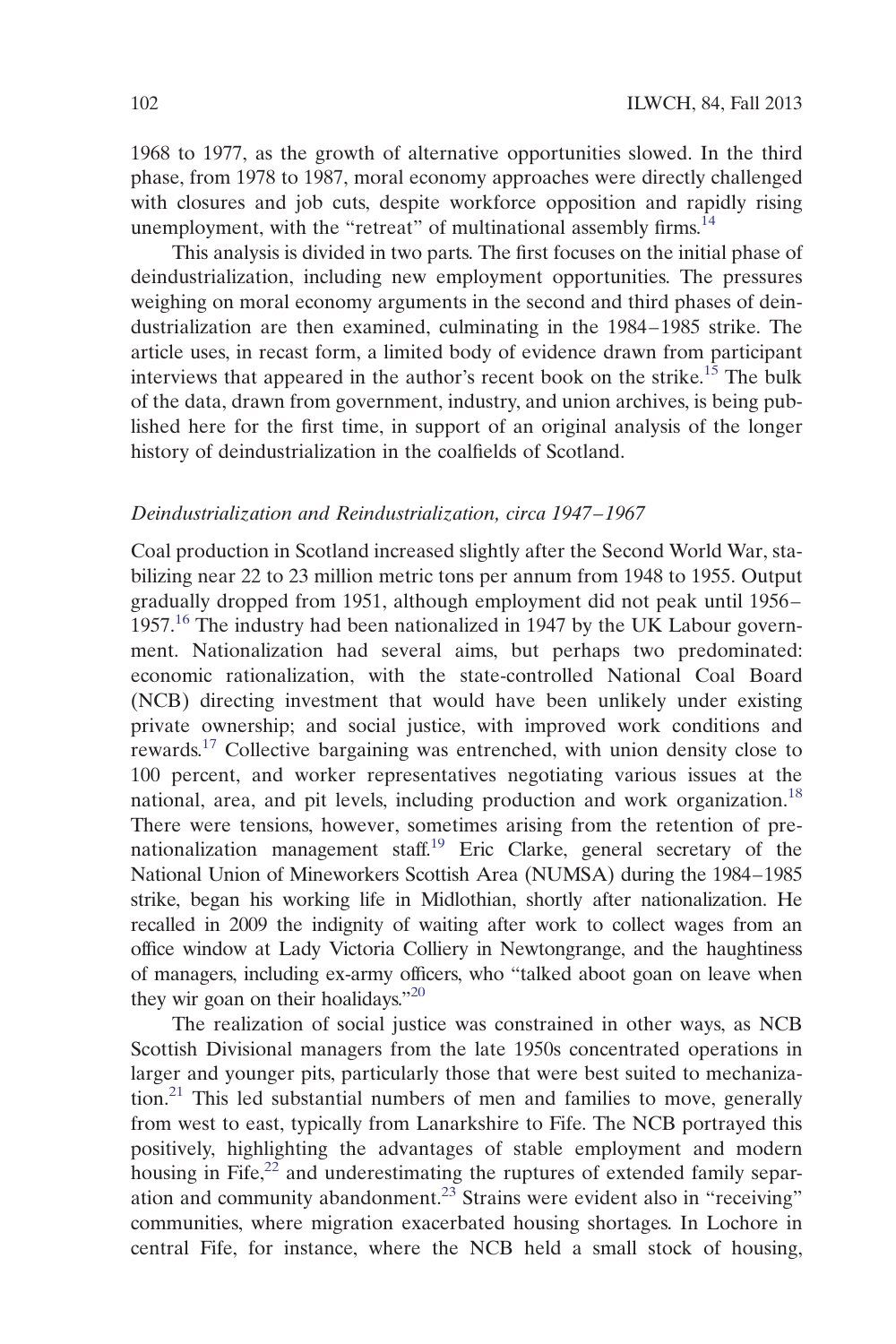miners' representatives recurrently complained that "strangers" or "outsiders" were being accommodated before "local lads."[24](#page-15-0)

Managerial attention to production targets, meanwhile, led to a major wave of closures. This strategy was pursued with particular vigor by the NCB in the 1960s, under the chairmanship of Alf Robens, responding to coal's declining share of the growing electricity-generation market, from 73.7 percent in 1960 to 46.6 percent in 1970. Total production dropped from 200 million to 150 million metric tons.<sup>[25](#page-15-0)</sup> In Scotland the problems to come were signaled by a large unofficial strike in 1959 following the announcement that Devon Colliery in Alloa would close. This important episode illuminated the terms of the moral economy approach to coalfield deindustrialization after employment's 1956 – 1957 peak. The NCB proposed redeploying the 653 workers at neighboring pits if possible, but many demurred, having recently left Lanarkshire.<sup>[26](#page-15-0)</sup> Their disquiet was shared by the 25,000 miners across Alloa, Stirlingshire, and Fife who struck work in protest.<sup>[27](#page-15-0)</sup> This embarrassed leaders of the largest mining union, the NUMSA. Its president, Abe Moffat, pressed local union representatives to persuade the Devon men to resume work on the promise of further talks about the pit's future.<sup>28</sup> NCB officials postponed the closure until March 1960, enabling the entire workforce to be redeployed locally, without redundancies.<sup>[29](#page-15-0)</sup>

The union's insistence on local redeployment was a core dimension of the coalfield moral economy framework, especially as mechanization intensified. The proportion of coal power loaded in Scotland increased from a quarter in January 1960 to two-thirds in April 1964, and job losses––through retirement or voluntary exit––mounted[.30](#page-15-0) In August 1962 the NCB sought to close Aitken and Mary, two large pits in central Fife that employed more than 1,300 men[.31](#page-15-0) Operations at Aitken, where employment peaked at 1,439 in 1956, had been scaled down in 1959, with 174 men transferred,<sup>32</sup> mainly to Comrie and Blairhall, ten miles away in west Fife. Aitken had been losing money in 1959, but the NCB's internal discussion had a different emphasis. Comrie's mechanized growth required additional manpower resources, which Aitken's contraction could supply[.33](#page-15-0) In 1962 the NCB managers were more candid, telling union representatives that they wanted to divert workers to pits where mechan-ized production would be more fruitful.<sup>[34](#page-15-0)</sup> The men accepted the transfers, and ized production would be more fruitful.<sup>34</sup> Aitken closed in February 1963, $35$  but Mary was reprieved, because of union pressure, until 1966. Union representatives emphasized moral economy arguments, pushing the NCB to defer closures until alternative employment was established locally.<sup>[36](#page-16-0)</sup> "We had to get these factories into Scotland," said Alex Moffat, elected NUMSA president in 1961 as successor to his brother Abe, referring to the desired growth of assembly goods manufacturing.<sup>37</sup>

The crucial issue for NUMSA, in other words, was deindustrialization. This was a broader worry in Scotland, which a widening cross-party and cross-class movement attributed to defects in the structure of policy-making within the UK. A "democratic deficit" argument was emerging, with Scottish employers and trade unionists arguing that UK policy privileged interests that were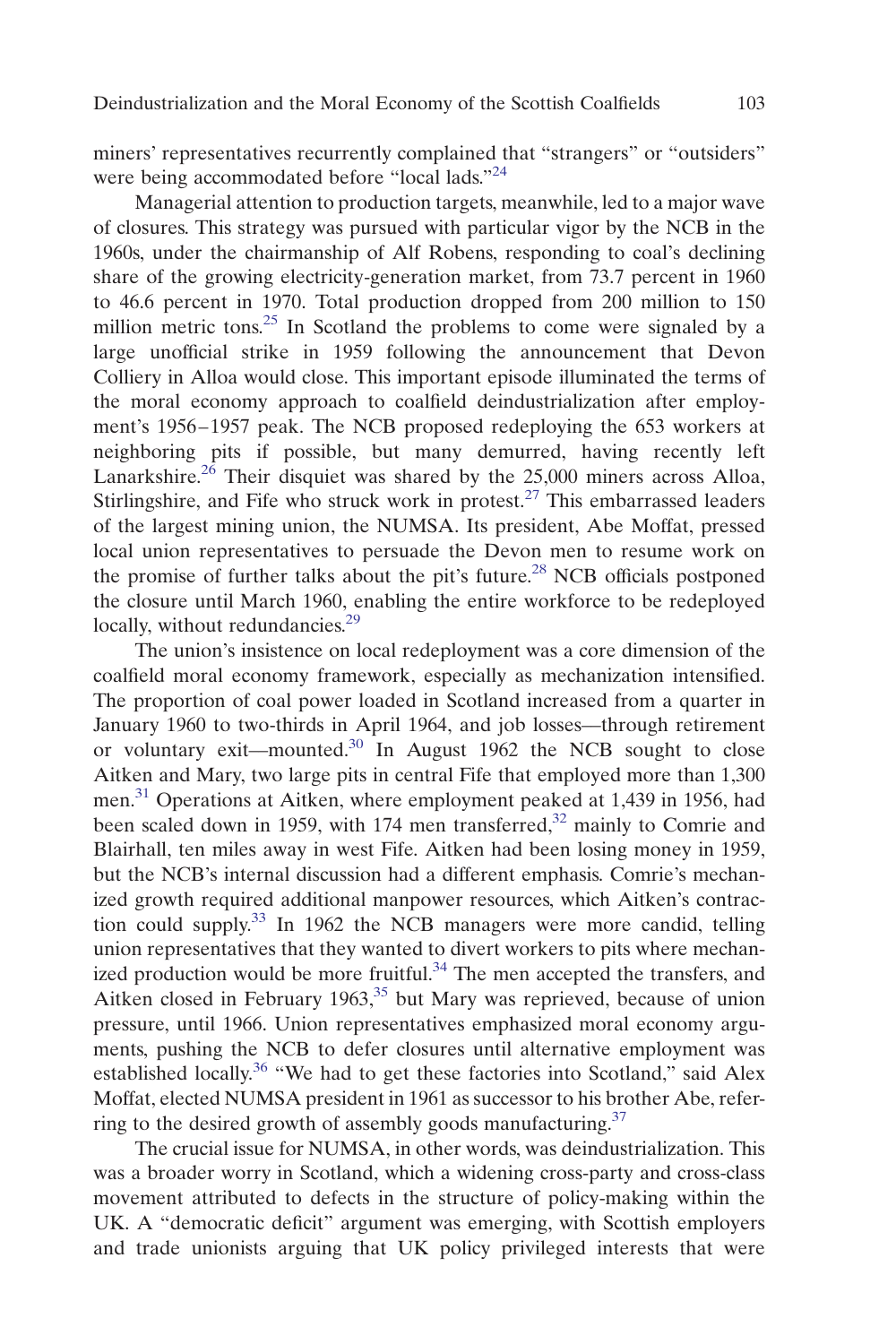disproportionately present in southern and central England, notably finance and consumer goods, and disadvantaged those in Scotland, particularly steel and shipbuilding.<sup>[38](#page-16-0)</sup> The debate in Scotland was complicated, however, by the desire––shared by the miners––that consumer goods industries be encouraged. The relationship between the growth of some economic activities and the contraction of others is complex. In Scotland it was thought that consumer goods could grow and mitigate the contraction of the "heavy" industries: coal, metals, and shipbuilding. New industries were established in Scotland in greater volume in the 1960s, but this arguably accelerated heavy industry shrinkage. Some in the policymaking debate sought this end. "Deindustrialization does not just happen," wrote Bluestone and Harrison, in their 1982 study of United States plant closures. It was usually the result of political and business decisions, consciously made.<sup>[39](#page-16-0)</sup> In Scotland, capital and human resources were deliberately diverted from the heavy industries and into assembly goods, to secure greater economic growth. This was achieved principally through adjustments to "regional policy" via incentives––mainly capital investment grants–– offered to businesses that moved to areas of new population or to older settlements experiencing slower growth. These incentives were significantly increased, "sixteen-fold in real terms" from  $1962 - 1963$  to  $1969 - 1970$ .<sup>[40](#page-16-0)</sup>

New jobs duly arose in consumer goods––electronics, principally, along with electrical goods and clothing—and many provided by overseas firms, chiefly from the United States.<sup>[41](#page-16-0)</sup> These afforded new opportunities for women as well as men, in or near the coalfields of Ayrshire, Lanarkshire, the Lothians, and Fife. The new jobs were often unskilled or semiskilled and charac-terized by substantial workplace tensions.<sup>[42](#page-16-0)</sup> These changes altered employment in the coalfields. UK population census data on industrial employment in Fife is shown in Table 3.

The relative importance of industrial employment other than coal increased for men, from 31 percent in 1951 to 34.3 percent in 1971. "Traditional" forms of industrial employment also waned among female workers, notably in textiles, which engaged 13.4 percent in 1951 but just 5.3 percent in 1971. The big developments were in engineering, clustered around

|                                        | Males 1951 | Females 1951 | <b>Males</b> 1971 | Females 1971 |
|----------------------------------------|------------|--------------|-------------------|--------------|
| Coal                                   | 24,111     | 442          | 8,040             | 150          |
| Industry, excluding coal               | 30,127     | 10,912       | 28,157            | 14,971       |
| Total industry                         | 54,238     | 11,354       | 36,197            | 15,121       |
| Total economically active <sup>1</sup> | 97,185     | 32,191       | 82,020            | 46,900       |

TABLE THREE Industrial Employment in Fife, by Gender, 1951 and 1971

<sup>1</sup>All those "gainfully employed" or pursuing employment, including those officially recognized as unemployed. Sources: GRO, Edinburgh, Census 1951 Scotland. Volume IV: Occupations and Industries (Edinburgh, 1956), Table 13; GRO, Edinburgh, Census 1971 Scotland. Economic Activity: County Tables, Part II (Edinburgh, 1975), Table 3.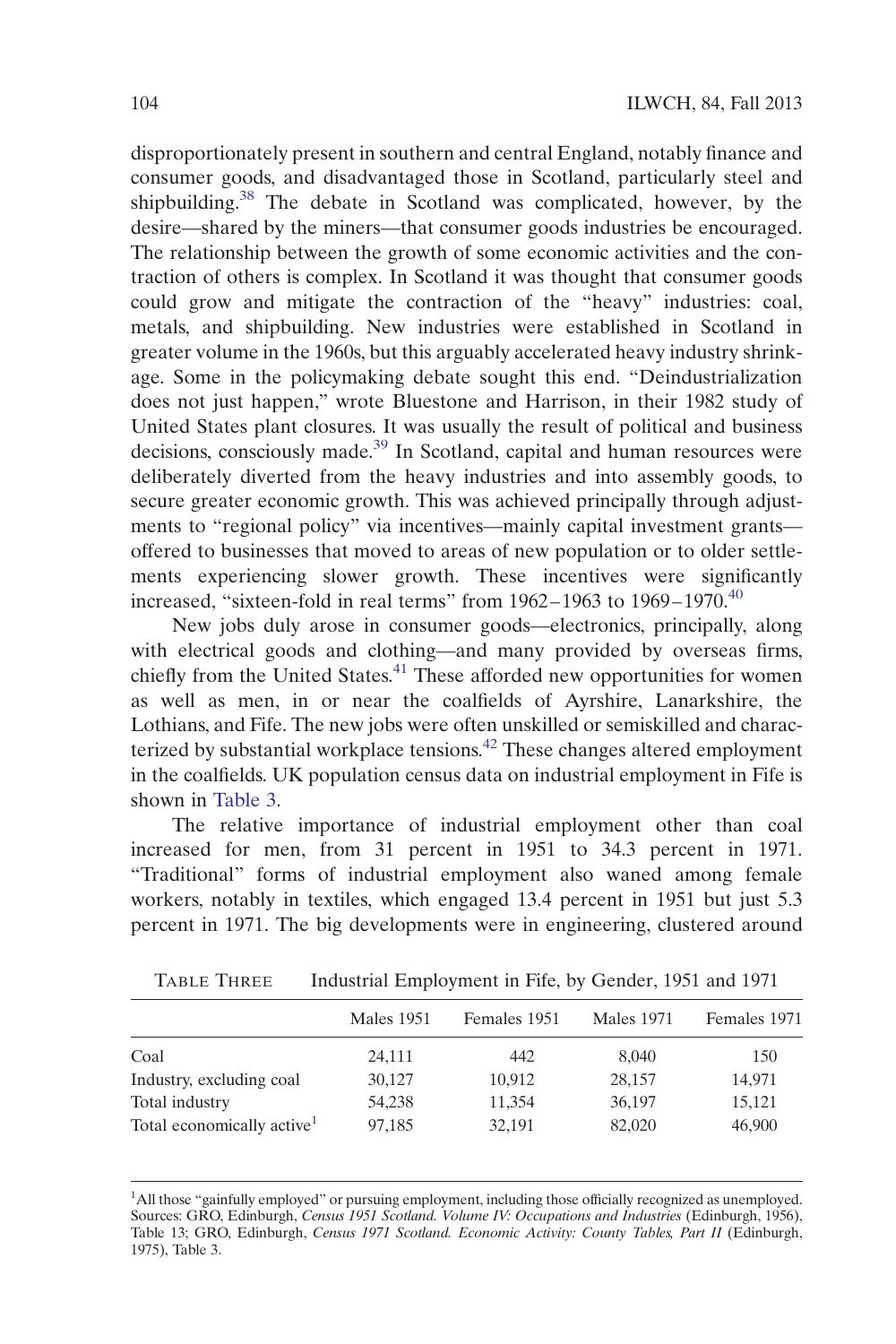Glenrothes in central Fife, one of five New Towns established in Scotland after 1945 to relieve overcrowding in Glasgow and encourage the growth of new industry.[43](#page-16-0) Glenrothes developed initially to house the families of a projected 2,500 employees at a major new pit, Rothes, which opened in 1957 but closed in 1962 owing to geological difficulties and extreme flooding.<sup>44</sup> Other employers were attracted through regional policy.<sup>[45](#page-16-0)</sup> Workers traveled daily to the town's factories from the central Fife coalfield and settlements to the east. Glenrothes grew in population, and high concentrations of manufacturing activity were established by 1971, when roughly 65 percent of men's jobs and 55 percent of women's jobs were in industrial categories. One-third of the town's economically active women were employed in electrical engineering, which employed 8 percent of economically active women in Fife overall.<sup>46</sup>

This change in industrial employment, by sector and gender, broadens our understanding of deindustrialization, at least in the Scottish coalfields. In Fife, the number of economically active persons in all industry categories fell from about 65,000 in 1951 to 51,000 in 1971, and the approximate proportion of these persons who were female increased from one in six to two in seven. Total employment, moreover, remained stable, with increased female economic activity more or less compensating––in numerical terms––for reduced male economic activity. This made colliery closures more tolerable during the "restructuring phase" of deindustrialization, particularly as union and management officials commonly argued that this would revivify coal. Alex Moffat wrote in December 1965 that although thirty-three of Scotland's seventy-four pits were likely to close soon, only thirteen of these were less than forty years old, and seventeen were near "exhaustion." The NCB's Scottish Director, Ronald W. Parker, was given space in the union's paper to present his own moral economy arguments, emphasizing that major pits were being opened or expanded in each main coalfield area, with jobs for those wanting to stay in the industry.[47](#page-16-0) This is worth emphasizing: even in Lanarkshire, the old territorial core of the Scottish industry that was shrinking markedly after 1947, there was major redevelopment at the Bedlay and Cardowan collieries to the north-east of Glasgow. At the latter, this included a new shaft, to increase daily output by eighty percent.<sup>48</sup>

This restructuring came at the cost of jobs lost with the closure of smaller pits, typically situated in established mining villages. Coal production ended altogether in the mid-1960s in central Fife, which had already experienced the brunt of deindustrialization, its workforce shrinking from 11,000 in 1956 to 2,400 in 1965 at an average loss of 7.8 percent per year, exceeding the Scottish-wide average of 6 percent per year. Parker characterized the central Fife pits as "heavy losers" that had to close, starting with Glencraig, the biggest employer. $49$  Union representatives initially resisted this, restating the core prerequisites for closure: comprehensive, local redeployment,<sup>[50](#page-16-0)</sup> and new industry jobs.[51](#page-16-0) There were important prospects on both fronts. First, the 1965 National Plan pledged to enhance regional assistance to stimulate manufacturing in areas of Scotland affected by coal's contraction.[52](#page-16-0) Scottish officials at the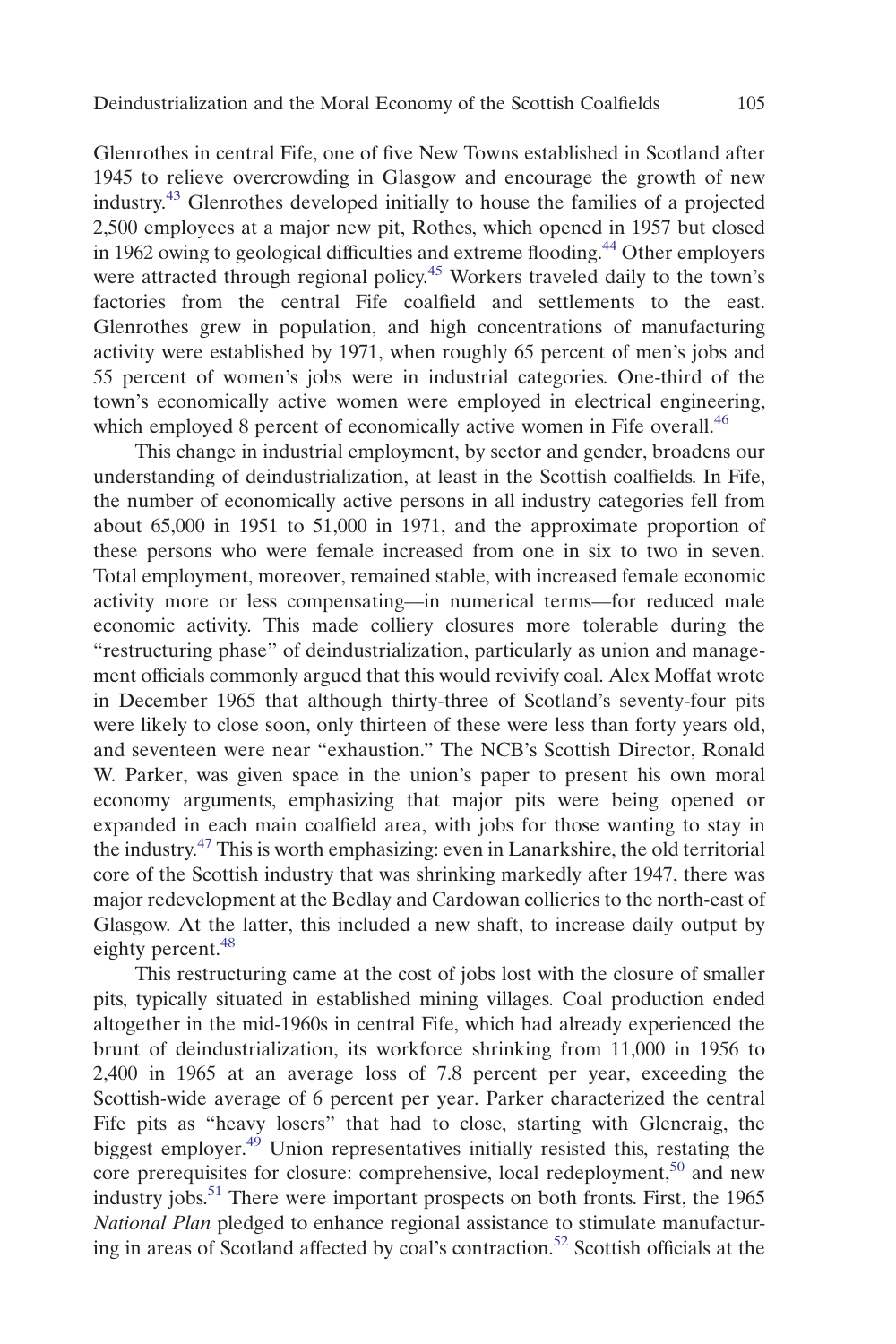Ministry of Labour duly indicated to the NCB that 6,400 additional jobs could follow in Fife in the next three years, 2,300 explicitly "for males." Second, new collieries were being developed in east and west Fife, with the build-up of manpower now being radically accelerated. Employment at Seafield, in east Fife, ten miles from the central Fife settlements, would more than triple in sixteen months—from 783 in March 1966 to 2,600 by July 1967.<sup>53</sup> NUMSA officials were slightly skeptical about this, emphasizing the difficulties of transport, with buses trundling around the old villages before journeying to Seafield. Alf Robens, hosting talks on Glencraig in London, said sufficient numbers of buses would be utilized to prevent meandering journeys. Parallel arrangements would bus men a similar distance westward, where Solsgirth and Castlehill, both new pits, and Bogside, older but substantially redeveloped, would service a massive coal-burning power station at Longannet from 1968.<sup>[54](#page-16-0)</sup> NUMSA officials, expanding their moral economy definition of "local" to encompass these daily journeys, calculated that 95 percent of the Glencraig men would be redeployed, mainly at Seafield or the Longannet pits, and accepted the closure.<sup>[55](#page-16-0)</sup>

## Stability and Crisis in the Coalfields, circa 1967–1987

The moral economy framework was threatened by the closure of Michael Colliery in east Fife, following a disastrous fire that killed nine men in September 1967.<sup>[56](#page-16-0)</sup> At that time, Michael was the largest pit in Scotland, employing 2,193, with large reserves of coal that were being profitably mined. NCB Scottish Divisional officials planned to resume production within fifteen months of the fire at a cost of £4 million, retaining  $1,500$  men.<sup>[57](#page-16-0)</sup> But NCB officials in London overruled that decision, closing Michael on the grounds that other pits could meet the falling demand for coal.<sup>[58](#page-16-0)</sup> This conclusion was contested by the workforce, which emphasized the pit's profitability and extensive reserves.<sup>[59](#page-16-0)</sup> In this case, the moral economy requirement that closures be negotiated was violated, although union pressure preserved the men's financial security. Half were employed in other pits, mainly nearby; around a quarter, those 55 and over, received early retirement and their pensions; and the remainder left the industry voluntarily, taking jobs elsewhere.<sup>[60](#page-16-0)</sup> Michael was, moreover, a distinct case; other closures were managed with worker compliance, although union activism remained important. When the NCB closed Blairhall, in west Fife, in 1969, NUMSA officials ensured that roughly 450 men got jobs at the Longannet pits of Solsgirth and Castlehill, prized for their longer prospects.<sup>[61](#page-16-0)</sup> This was especially important for the 111 transferred very recently, during the central Fife run-down[.62](#page-16-0)

Thirteen pits were shut down in Scotland in 1968, but Blairhall was one of only two in 1969, setting the trend for the second phase of deindustrialization. There was a single closure in 1970 but none in 1971; three closed in 1972, then four in 1973, one in 1974, three in 1975, one in 1976, and none in 1977.<sup>[63](#page-16-0)</sup> This resembled the pattern across Britain, where the rate of closures slowed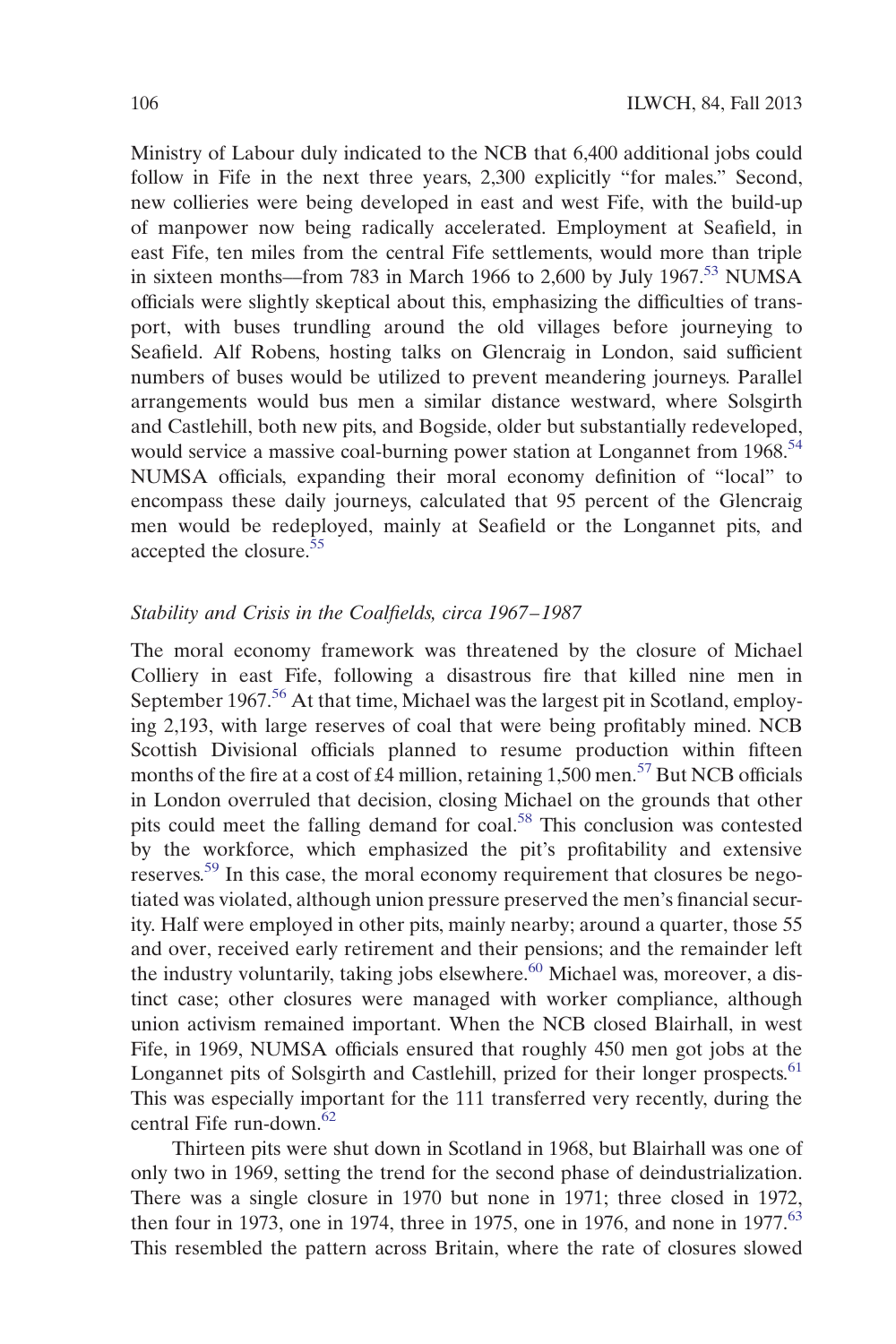from forty-six in 1966–1967 and fifty-one in  $1967-1968$  to nineteen in 1969– 1970, six in 1970–1971, three in 1971–1972, and eight in 1972–1973.<sup>[64](#page-16-0)</sup> There are two explanations for this stabilization. First, restructuring had taken effect. What remained were relatively new, larger, and recapitalized collieries where scale economies made production more viable. Second, restructuring stimulated important political changes, the most notable being increased workforce support for "militant" trade unionism and sterner resistance to deindustrialization. While closures were tolerated in the 1960s in moral economy terms, miners resented the relative shrinkage of the industry in Scotland, from 10.1 percent of output and 12.2 percent of manpower in 1957 to 8.7 percent of output and 10.2 percent of manpower in 1972.<sup>65</sup> NCB policy was, moreover, guided by UK public spending and macroeconomic priorities, depicted by miners' leaders as distant from the communities affected in Scotland. This was especially evident with the closure of Michael, announced in November 1967 as the UK Labour government published Fuel Policy. This white paper envisaged the further diversification of the energy supply, with coal's share reduced from fifty-eight percent in 1966 to thirty-four percent in 1975, suggesting a further halving of employment in coal. NUMSA officials vehemently protested,<sup>66</sup> with echoes of the "internal colonialism" arguments developing in the United States, where the wealth of some regions, mainly in the north and far west, was linked to the poverty of others, such as the Appalachian coalfields.[67](#page-16-0) Parallels are also evident in responses to deindustrialization in Canada, understood in some labor circles there, as in Scotland, in colonial terms, with US multinationals closing plants in Ontario to preserve jobs in Michigan or Illinois.<sup>[68](#page-16-0)</sup> Michael McGahey, elected NUMSA president in 1967, argued persistently for changes in governance within the UK to produce a greater emphasis in public policy on Scotland's distinctive economic and social needs. He persuaded the Scottish Trades Union Congress to campaign for a Parliament in Edinburgh that could be used politically to reverse the lost employment effects of deindustrialization.<sup>[69](#page-16-0)</sup>

Generational changes were apparent in this political shift. The Moffats and their peers had direct experience of intensely fought class conflict, having been black-listed after the 1926 General Strike and not employed again until the late 1930s.[70](#page-17-0) Understandably they welcomed nationalization in 1947 and measured conditions thereafter against the struggles of the past. McGahey respected his elders, especially Abe Moffat, $71$  and shared their Communist party politics. So it would be an exaggeration to liken the generational transition in the Scottish coalfields too closely to the position in the United States, where mining union officials who had fought their employers prior to the Second World War grew complacent in the 1950s and 1960s and, consequently, faced a militant response from their members.[72](#page-17-0) But McGahey, along with Lawrence Daly––an ex-Communist on the left of the Labour party who was elected NUMSA general secretary in 1965––was supported by younger miners who gauged their lives against the rising material conditions and expectations of the "afflu-ent" society rather than the privations of the 1920s and 1930s.<sup>[73](#page-17-0)</sup>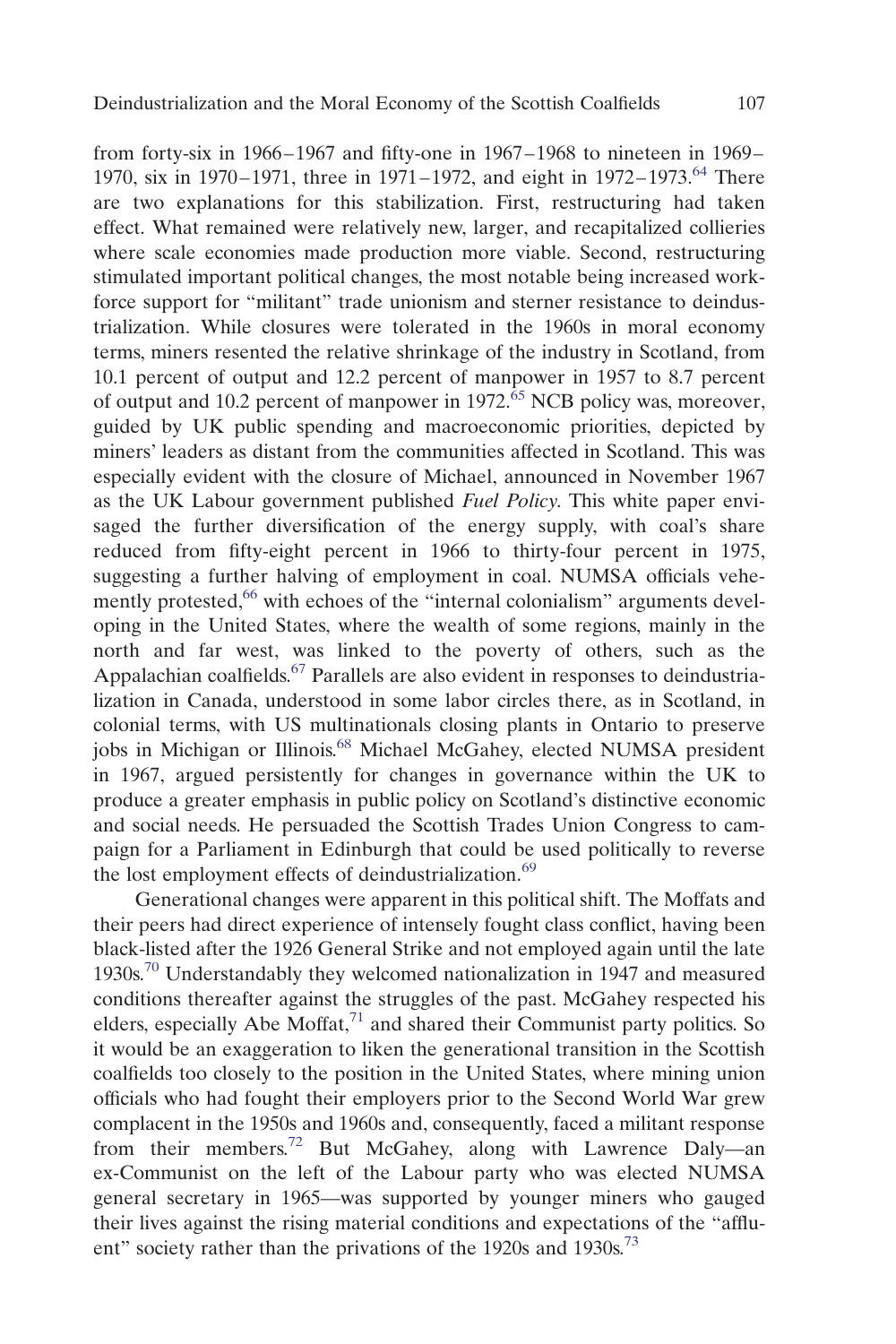McGahey and Daly were able, despite their substantial political differences, to cooperate closely, united by their moral economy defense of jobs, and attained a larger territorial profile in the coal industry. Daly served as NUMSA general secretary for three years and was then elected––by the miners of England and Wales as well as Scotland––general secretary of the NUM in 1968, principally because of his opposition to closures.<sup>[74](#page-17-0)</sup> McGahey was narrowly defeated in the 1971 election for NUM president but won the vice-presidency in 1973.[75](#page-17-0) The revived militancy of the Scottish miners had been further illustrated by major unofficial wage strikes in 1969 and 1970, and the official six-week strike across England, Wales, and Scotland in January and February 1972. This gained the miners a substantial wage increase, arresting the decline of their earnings against those of other manual workers which had accompanied deindustrialization.<sup>[76](#page-17-0)</sup> The NUMSA leadership remained combative, even as the rate of closures decelerated, and miners made wage gains. McGahey understood that this stabilization was ambiguous, resulting from reduced growth in assembly manufacturing.<sup>[77](#page-17-0)</sup> The slowing of the industrial economy and fuller emergence of alternative energy sources, notably gas and nuclear power, were reflected in the early maturation of employment at the major collieries where production had commenced or been bolstered through redevelopment in the 1960s. At Seafield, employment peaked at 2,400 in 1970,<sup>[78](#page-17-0)</sup> below the volume anticipated by the NCB in 1966,<sup>[79](#page-17-0)</sup> and peaked around Longannet at Bogside in 1971, Castlehill in 1972, and Solsgirth in 1975. In Midlothian employment in the big units peaked at roughly the same time: in 1970 at Bilston Glen and 1971 at Monktonhall, while at Ayrshire's largest pit, Killoch, it was earlier, in 1965.[80](#page-17-0)

Economic slowdown was certainly visible in Fife, and this troubled UK government officials. Special incentives for attracting new industry to Glasgow and its environs, usually top priority for policymakers worrying about unemployment-related social unrest, were extended to Glenrothes,  $81$  where new businesses were providing fewer jobs than anticipated. Burroughs Machines, the US computer manufacturer, operated from 1971 in a £4 million factory provided by the UK government.<sup>[82](#page-17-0)</sup> The firm, like other US multinationals operating in Scotland, regarded unions as "a necessary evil,["83](#page-17-0) and proposed recruiting  $1,000$  workers,  $84$  but by the end of 1974 employed only 270 men and 160 women. When Burroughs eventually left Glenrothes in 1982, it had a workforce of just 400.<sup>[85](#page-17-0)</sup> The stagnation of assembly goods reinforced the importance of coal. A national wage dispute in 1973 – 1974 contributed indirectly to a change of emphasis at the NCB. The Conservative government, facing the national dispute that threatened its anti-inflationary economic strategy, called a general election, but lost. The Labour government elected in its place published Plan for Coal, in partnership with the NCB and coal industry unions. This was a program of investment deemed necessary following the oil crisis of 1973, which revived coal as the price of its main rival escalated.<sup>86</sup> Plan for Coal stimulated growth in Scotland, where 1975 was the highest production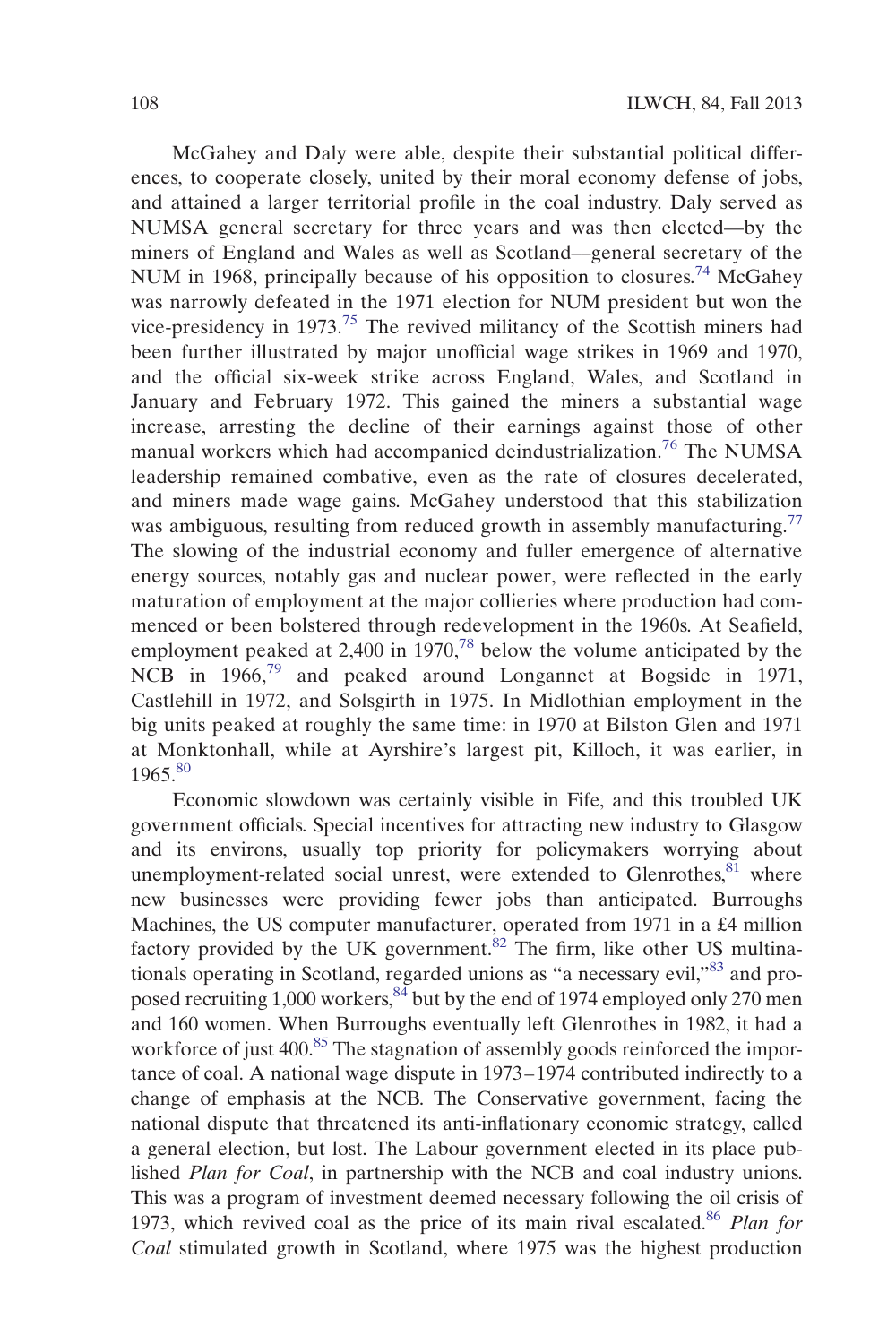year since 1968, although closures were still obtained after consultation, such as Valleyfield in west Fife, in 1978.<sup>[87](#page-17-0)</sup>

This position was radically altered after 1979, when the third phase of coalfield deindustrialization commenced in earnest. The key political change was the election of Thatcher's Conservative government, which characterized coal as a high cost drain of consumers' and taxpayers' money and a prisoner of trade unionism.[88](#page-17-0) Union pressure, it was argued, had inhibited job-reducing productivity "improvements," especially in the 1970s.<sup>89</sup> Plan For Coal was abandoned, superseded by the 1980 Coal Industry Act, which envisaged the ending of state subsidies by  $1983 - 1984$ .<sup>[90](#page-17-0)</sup> In pursuit of greater cost control, the government in 1982 appointed the Monopolies and Mergers Commission (MMC), whose responsibilities included monitoring nationalized industry, to examine the NCB. The MMC report concluded that production should be reduced by ten percent, necessitating the closure of the least "economic" pits, to make annual savings of £300 million. This explicitly threatened the industry in Scotland, where all pits were shown to be working at a loss.<sup>[91](#page-17-0)</sup> The MMC analysis was based, however, on highly problematic financial data provided by the NCB. Performance could be interpreted as varying according to investment, so the "best" pits were those with the greatest level of capital support,<sup>[92](#page-17-0)</sup> and NCB calculations of production costs included expenditures arising from past activities, such as compensation for subsidence, pensions to retired employees and payments to redundant miners. The MMC report also set aside social costs: "non-production" entailed redundancy payments plus unemployment maintenance, along with lost multiplier effects.<sup>[93](#page-17-0)</sup>

NCB management in Scotland nevertheless embraced the Thatcher and MMC analysis, developing a muscular anti-union strategy in pursuit of radical cost reduction. Albert Wheeler, area director from 1980, closed pits despite workforce opposition, starting at Kinneil in West Lothian in December 1982. An attempt to defend the pit through strike action across Scotland foundered. "Miners did not live in isolation," McGahey told the NUMSA executive in August 1983, "and their morale had been affected by four million unemployed" [in the UK]. He was reflecting on events at Cardowan, the last pit in Lanarkshire, where workers voted by a ratio of three to two to accept closure, along with redundancy or transfer.<sup>[94](#page-17-0)</sup> The latter was still an option for some, but differed substantially from the redeployments of the 1960s, which were intraregional, like those from central Fife to Seafield. The Cardowan men were contemplating a daily round-trip of eighty-plus miles to the Longannet pits, adding a minimum of three hours to their seven-hour shift.<sup>[95](#page-17-0)</sup> Union representatives were fighting on another front, resisting management attacks on workplace representation and consultation, which provoked several pit-level disputes. Further closures were threatened, and roughly half of Scotland's miners were in dispute with management before the national strike commenced on March 12, 1984.<sup>96</sup>

The strike was initially solid in Scotland, except at Bilston Glen, where production resumed in June. Commitment weakened in Ayrshire in November and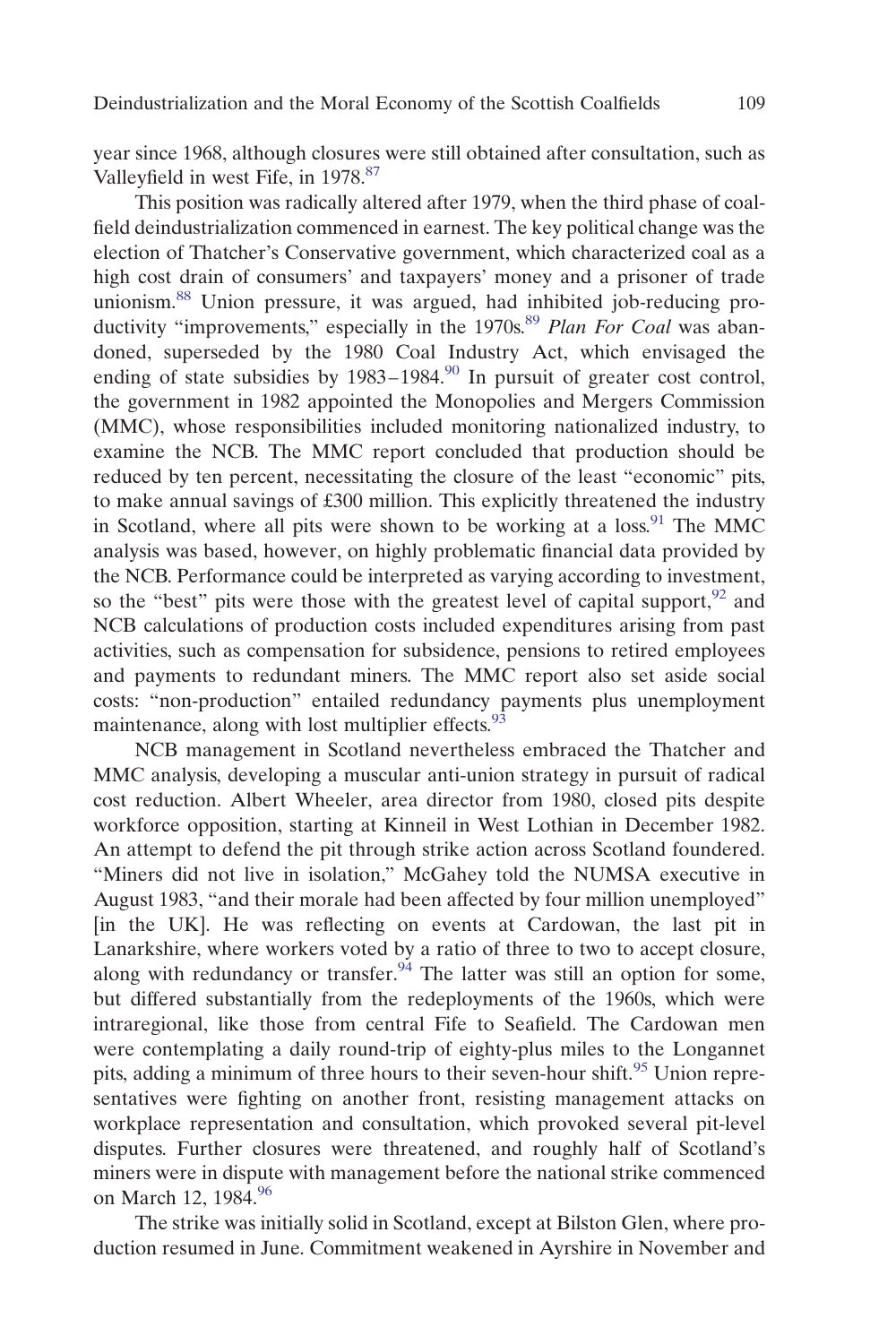<span id="page-12-0"></span>then crumbled in January 1985. Solidarity began to waver at Monktonhall and Polkemmet in West Lothian in December and in east Fife in February, but in west Fife and at Polmaise in Stirlingshire it was nearly universal until the national resumption of work in March 1985. There are material and moral explanations for this pattern. Of central importance was the role of women. In Fife especially, partly reflecting Communist tradition, women had a relatively esteemed political position. This has to be emphasized. Women were not supporting their men but leading the defense of community resources, the pits, and jobs threatened by NCB management and government policy. Women were also able to lower the cost of striking through their wages as workers. In this respect the industrial changes of the 1960s were important, with women gaining employment in assembly goods manufacturing as coal contracted. But women did not enjoy equal levels of esteem or opportunity throughout the coalfields. Table 4 shows colliery-level patterns of male and female employment in 1981 and 1991. The data are derived from the local authority areas where collieries were situated. Female job numbers in Ayrshire were lower than coalfield and broader Scottish averages, elevating the relative cost of striking, and male chauvinism was apparently more pronounced there than in other coalfield territories.[97](#page-17-0) Table 4 also demonstrates that deindustrialization accelerated after the strike, with a diminution especially of male employment.

The loss of male jobs was a feature of coalfields elsewhere in the 1980s and 1990s, as Portelli's study of Harlan County and Tim Strangleman's analysis of Durham, in northeast England, demonstrate.<sup>98</sup> In all colliery areas in Scotland

|                                                            | 1981                   |                          | 1991                   |                        |
|------------------------------------------------------------|------------------------|--------------------------|------------------------|------------------------|
| Colliery Employment Area                                   | Men, aged<br>$16 - 64$ | Women, aged<br>$16 - 59$ | Men, aged<br>$16 - 64$ | Women.<br>aged $16-59$ |
| Frances/Seafield, east Fife                                | 80.3                   | 55.5                     | 66.4                   | 54.1                   |
| Comrie, west Fife                                          | 82.9                   | 54.8                     | 68.6                   | 58.0                   |
| Bogside/Castlehill/Solsgirth,<br>west Fife and Clackmannan | 81.6                   | 54.6                     | 67.1                   | 57.5                   |
| Polmaise, Stirlingshire                                    | 78.6                   | 56.0                     | 61.4                   | 56.6                   |
| Bilston Glen, Midlothian                                   | 83.9                   | 62.0                     | 67.0                   | 64.7                   |
| Monktonhall, Midlothian                                    | 82.8                   | 60.4                     | 67.0                   | 63.4                   |
| Polkemmet, West Lothian                                    | 78.6                   | 55.8                     | 69.1                   | 63.2                   |
| Barony/Killoch, Ayrshire                                   | 71.8                   | 49.7                     | 56.9                   | 42.6                   |
| Scotland general                                           | 77.6                   | 55.7                     | 63.0                   | 57.7                   |

TABLE FOUR Persons in Employment, Part-time and Full-time Combined (percentages), by Colliery Employment Area in Scotland, 1981 and 1991

Sources: Registrar General Scotland, Census 1981 Scotland. Scottish Summary, Volume 2; Report for Central Region. Volume 1; Report for Fife Region. Volume 1; Report for Lothian Region. Volume 1; Report for Strathclyde Region. Volume 1; GRO for Scotland, 1991 Census. Report For Scotland, Part 1, Volume 1; Central Region, Part 1; Fife Region, Part 1; Lothian Region, Part 1; Strathclyde Region, Part 2.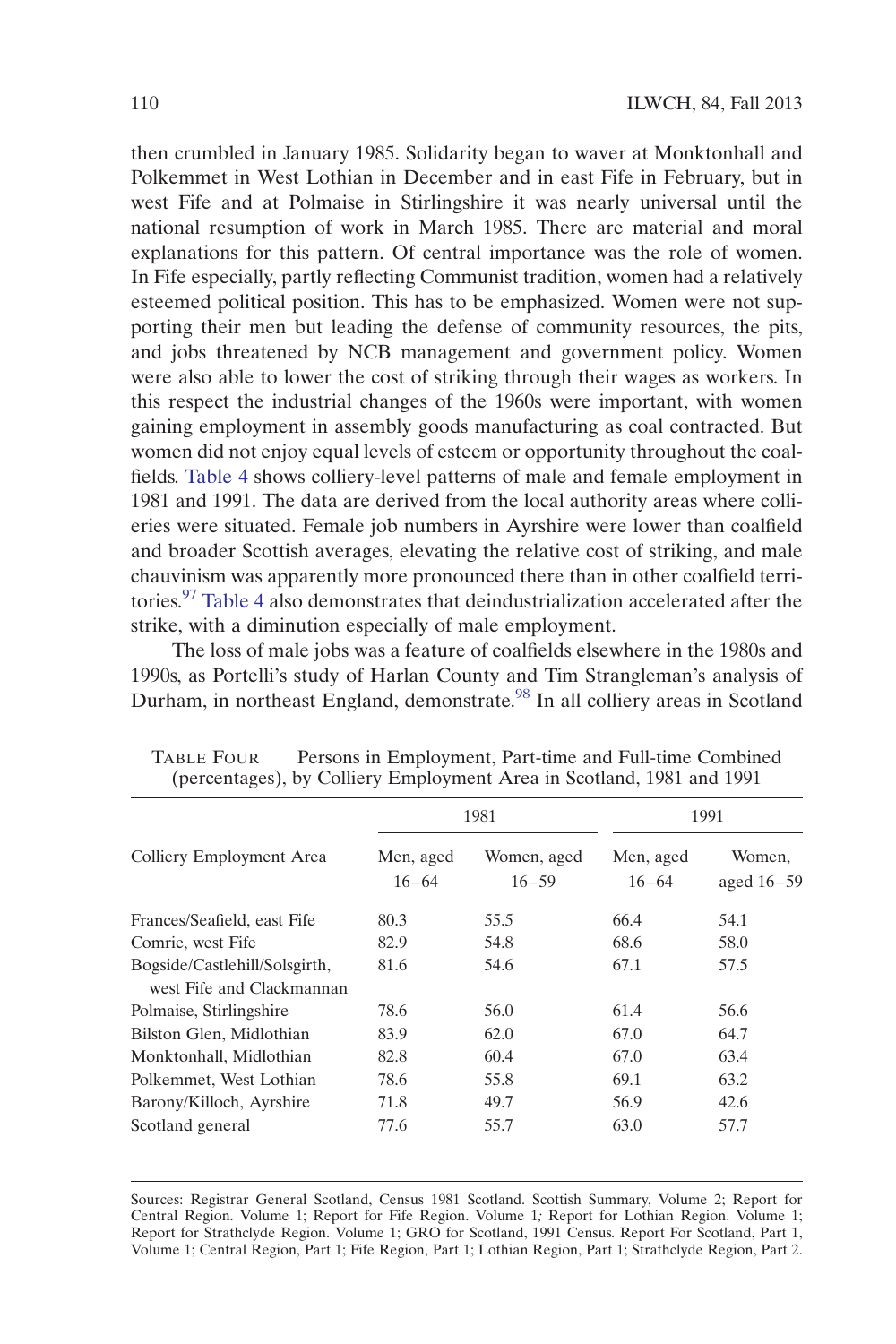male employment dropped markedly from 1981 to 1991, by a median of fourteen percentage points. The bottom row in [Table 4](#page-12-0) illustrates the broad nature of this problem, which is further evinced by the falling share of industrial categories in employment across Scotland: 45 percent in 1951 and 40.4 percent in 1971, but just 26.7 percent in 1991. The general trend was exemplified in Fife, where the number of men in employment fell from 86,480 in 1971 to 72,350 in 1991. Female employment rose in the same period, from 49,440 to 59,090, but industry's share of these jobs dropped from 32.2 percent to 16.5 percent. So women's jobs were concentrated in lower paid services, and this negative effect on household incomes was compounded by gender pay inequality.<sup>[99](#page-17-0)</sup> The dwindling of alternative industrial employment accentuated the difficulties as closures accumulated across Scotland, on economic grounds: two in 1986, three in 1987, two more––Seafield and Frances in east Fife––in 1988, and another four in 1989 and 1990. Deep mining in Scotland ended ten years later.<sup>100</sup>

These closures are remembered in moral economy terms. Union activists and officials, interviewed in 2009, talked about the abandonment of substantial, workable reserves. These belonged to "the people" and "the communities" and were worth many hundreds of millions of pounds sterling. In "sterilizing" these valuable public assets, industry managers and UK government ministers were irresponsibly destructive, and even criminally negligent[.101](#page-17-0) This regret, and anger, is compounded by the painful economic and social consequences of lost industrial employment. Analysis of multiple deprivation data from 2006–– one generation on from the third, accelerated phase of deindustrialization–– indicated that problems were especially pronounced in the ex-mining communities of Ayrshire, Fife, and Lanarkshire.<sup>[102](#page-17-0)</sup>

# Conclusion

Deindustrialization, it has been demonstrated here, is neither a linear or politically neutral economic process. Employment grew in Scottish coal after the Second World War, peaking in 1956–1957. Three distinct phases of deindustrialization followed. First, there was restructuring from 1958 to 1967, when output fell by twenty-nine percent and employment more than halved. Small pits closed, with operations concentrated in larger and mechanized pits. Second, there was relative stabilization from 1968 to 1977, when contraction of employment and output slowed, and few pits closed. Third, from 1978 to 1987 there was accelerated reduction, with closures on contested "economic grounds," and job losses in the face of union and workforce opposition, pushed through by industry management in the post-1979 political context of anti-unionism and Thatcherism.

The phasing of this deindustrialization, and especially the post-1985 rundown, is significant. Deindustrialization was no accident in the Scottish coalfields, to paraphrase Bluestone and Harrison, but the consequence of decisions made by industry managers and the UK government. Closures were sought by policymakers in the first two phases of deindustrialization, from the 1950s to the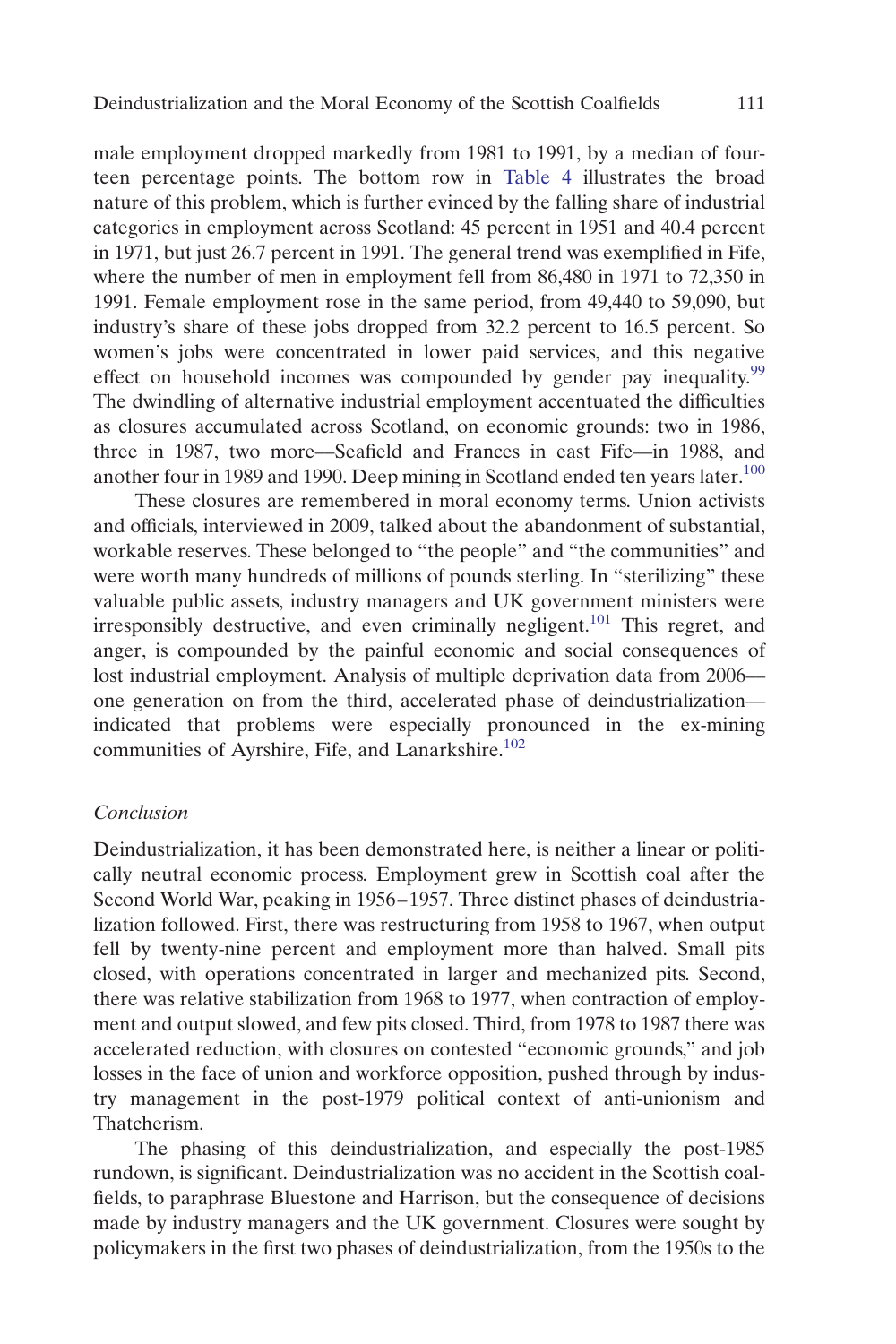<span id="page-14-0"></span>1970s, in pursuit of greater economic growth. Workers were "released" from coal and other labor-intensive industries, for deployment in capital-intensive enterprises, notably assembly goods manufacturing, which had greater potential for adding surplus value. Deindustrialization in these decades was managed with reference to moral economy arguments, articulated chiefly as a collective working-class response to deindustrialization. Closures and job losses were negotiated, with economic security prioritized. In Fife, closures were delayed in the early 1960s while new pits were built up; other industries developed around Glenrothes through regional policy. As the growth of alternatives stagnated after 1967, the pace of deindustrialization in coal slackened, and there was even an investment spurt in the remaining pits, triggered partly by the oil crisis of 1973 –1974.

Moral economy arguments were rejected by industry management and government in the third and final phase of deindustrialization. Closures were enforced against workforce opposition, amidst radically declining industrial activity. Opportunities for redeployment were scarce and less attractive than in the 1960s or early 1970s when organized labor had enjoyed some purchase over public policy. Closures after 1979 reflected a change in the balance of class forces in the UK, and in this sense deindustrialization was deliberately willed. Eliminating unionized and regulated coalfield jobs was part of Thatcherism's core strategy, narrowing the organizational and social basis of the working class. It is important to be clear about this when contemplating the future, as well as the history, of deindustrialization. Mine or plant closures and job losses are not inevitable. They can be managed in different ways, according to the balance of forces in the struggle between labor and capital, as they were in the coalfields of Scotland from the 1940s to the 1990s.

# **NOTES**

1. Barry Bluestone and Bennett Harrison, The Deindustrialization of America. Plant Closings, Community Abandonment, and the Dismantling of Basic Industry (New York, 1982); Jefferson Cowie and Joseph Heathcott, "The Meanings of Deindustrialization," in Beyond The Ruins. The Meanings of Deindustrialization, ed. Cowie and Heathcott (Ithaca, 2003), 1–15; Steven High, Industrial Sunset. The Making of North America's Rust Belt, 1969– 1984 (Toronto, 2003).

2. T. M. Devine, The Scottish Nation, 1700–2000 (London, 1999), 591–99; Richard Finlay, Modern Scotland, 1914–2000 (London, 2004), 341– 51; Christopher Harvie, No Gods and Precious Few Heroes: Twentieth Century Scotland (Edinburgh, 1998), 164.

3. Ewen A. Cameron, Impaled Upon A Thistle: Scotland Since 1880 (Edinburgh, 2010), 236– 44; W. W. Knox, Industrial Nation: Work, Culture and Society in Scotland, 1800-Present (Edinburgh, 1999), 254–64; C. H. Lee, Scotland and the United Kingdom: the Economy and the Union in the Twentieth Century (Manchester, 1995), 58–70; G. C. Peden, "A New Scotland? The Economy," in The Oxford Handbook of Scottish History, ed. T. M. Devine and Jenny Wormald (Oxford, 2012), 652–70.

4. Ha-Joon Chang, 23 Things They Don't Tell You About Capitalism (London, 2010), 88–101.

5. General Registry Office (hereafter GRO), Census 1971 Scotland: County Report, Fife (Edinburgh, 1973), 2.

6. Alessandro Portelli, They Say in Harlan County. An Oral History (Oxford, 2011).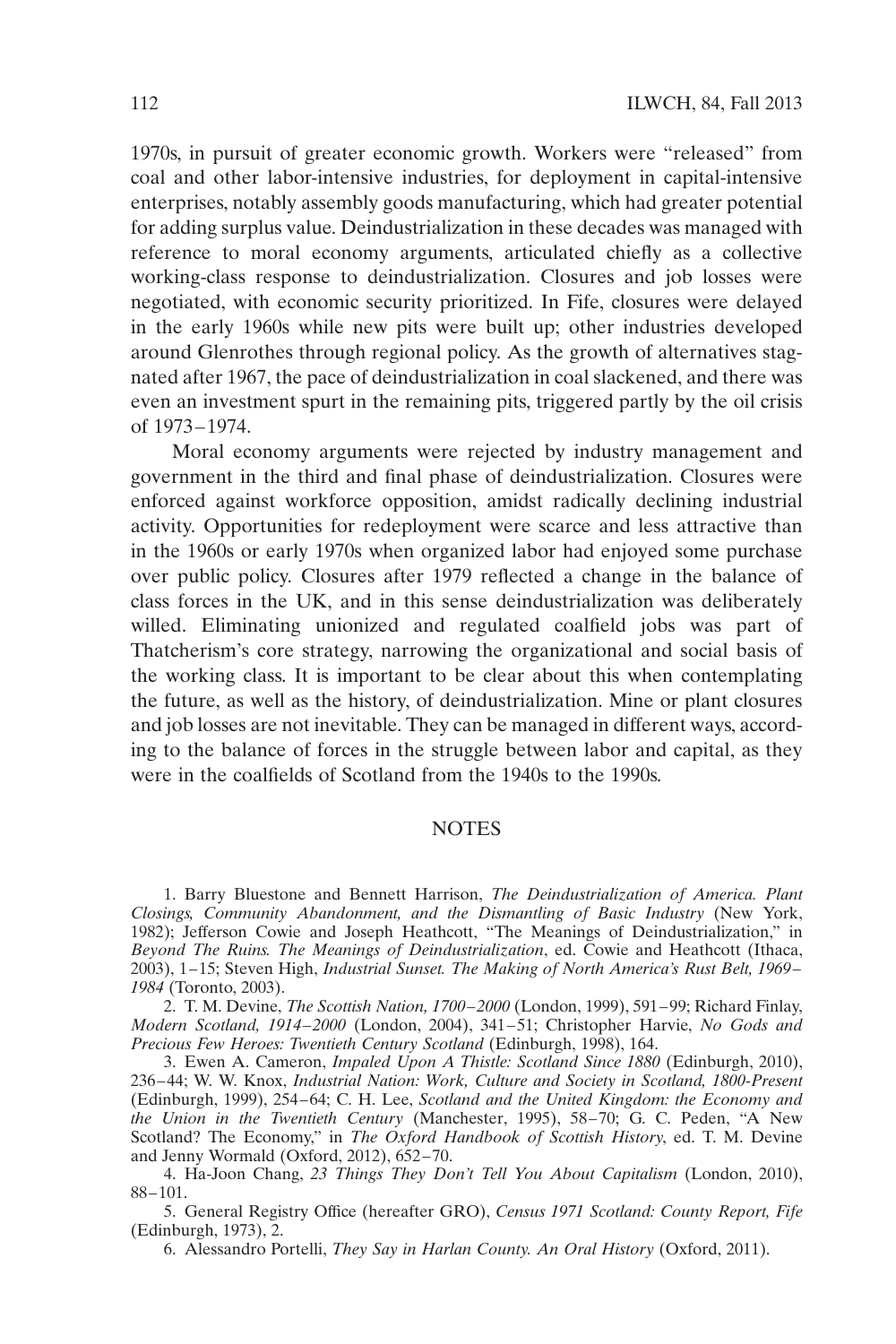<span id="page-15-0"></span>Deindustrialization and the Moral Economy of the Scottish Coalfields 113

7. Guthrie Hutton, Fife: The Mining Kingdom (Ochiltree, 1999).

8. E. P. Thompson, "The Moral Economy of the English Crowd in the Eighteenth Century," Past and Present 50 (1971): 76– 136.

9. J. Tomlinson, "Reinventing the 'Moral Economy' in Post-war Britain," Historical Research 84 (2011): 350-73.

10. Employment Policy (London, 1944), Cmnd. 6527, 15– 20.

11. The National Plan (London, 1965), Cmnd. 2764, 84–100, 120–22.

12. W. Ashworth, The History of the British Coal Industry, Volume 5, 1946–1982: The Nationalised Industry (Oxford, 1986), 261 –62.

13. Jefferson Cowie, Stayin' Alive: The 1970s and the Last Days of the Working Class (New York, 2011).

14. Neil Hood and Stephen Young, Multinationals in Retreat: The Scottish Experience (Edinburgh, 1982).

15. Jim Phillips, Collieries, Communities and the Miners' Strike in Scotland, 1984–1985 (Manchester, 2012).

16. Miles K. Oglethorpe, Scottish Collieries. An Inventory of the Scottish Coal Industry in the Nationalised Era (Edinburgh, 2006), 20, Figures 3.8 and 3.9.

17. J. Tomlinson, "A 'Failed Experiment'? Public Ownership and the Narratives of Post-war Britain," Labour History Review 73 (2008): 199-214.

18. Andrew Taylor, The NUM and British Politics. Volume 1: 1944–1968 (Aldershot, 2003).

19. Andrew Perchard, The Mine Management Professions in the Twentieth-Century Scottish Coal Mining Industry (Lampeter and Lewiston, 2007), 216–64.

20. Eric Clarke, interview with author, Newtongrange, August 25, 2009.

21. Andrew Perchard and Jim Phillips, "Transgressing the Moral Economy: Wheelerism and Management of the Nationalised Coal Industry in Scotland," Contemporary British History 25 (2011): 387–405.

22. "Replanning a Coalfield," Mining Review, 2nd Year, No. 10 (1949), directed by Peter Pickering, produced for Data Film Productions, sponsored by the National Coal Board (hereafter NCB), commentary by John Slater. The film features on the DVD, National Coal Board Collection, Volume One, Portrait of a Miner (London, 2009).

23. Hazel Heughan, Pit Closures at Shotts and the Migration of Miners (Edinburgh, 1953).

24. William Page, Secretary, Mary Colliery Consultative Committee, to Mr. Gough, NCB Scottish Division (hereafter NCBSD), Fife Area, Assistant Surface Estates Manager, September 20, 1960, CB 353/3/1, National Records of Scotland (hereafter NRS).

25. Ashworth, British Coal Industry, 38-39, 678-79; Alf Robens, Ten Year Stint (London, 1972), 58–87 and 88–108.

26. George Bolton, Interview with Willie Thompson, May 1986.

27. The Guardian, June 24 and 27, 1959.

28. National Union of Mineworkers Scottish Area (hereafter NUMSA), Executive Committee (hereafter EC), June 29, 1959, National Mining Museum of Scotland (hereafter NMMS); The Times, June 26, 1959.

29. L. R. Milligan, Industrial Relations Director, NCBSD, to K. G. Smith, Secretary, NCBSD, June 17, 1959, and William Summers, Alloa Area General Manager, NCBSD, to K. G. Smith, Secretary, NCBSD, March 15, 1960, CB 276/14, NRS; NUMSA, EC, March 21, 1960, NMMS.

30. Andrew Perchard, "The Mine Management Professions and the Dust Problem in the Scottish Coal Mining Industry, c. 1930–1966," Scottish Labour History 40 (2005): 227.

31. Notes on the Special Consultative Meeting held to discuss the future of Mary Colliery, August 10, 1962, CB 353/14/1, and Notes on the Special Consultative Meeting held to discuss the future of Aitken Colliery, August 14, 1962, CB 201/14/2, both NRS.

32. NCBSD, Proposed Colliery Closures and Concentration; Manpower Redeployment West Fife, Aitken. Provisional Date April 25, 1959, CB 201/14/2, NRS.

33. W. Rowell, NCBSD, West Fife General Manager, to L. R. Milligan, NCBSD Industrial Relations Director, January 27, 1959, CB 201/14/2, NRS.

34. T. Scrimgeour, NCBSD, Fife Area General Manager, to L. R. Milligan, NCBSD Deputy Chairman, November 1, 1962, CB 201/14/2, NRS.

35. Notes on the Meeting of the Special Consultative Committee, together with Board and Trade Union representatives, to discuss the future of Aitken Colliery, November 28, 1962, CB 201/14/2, NRS.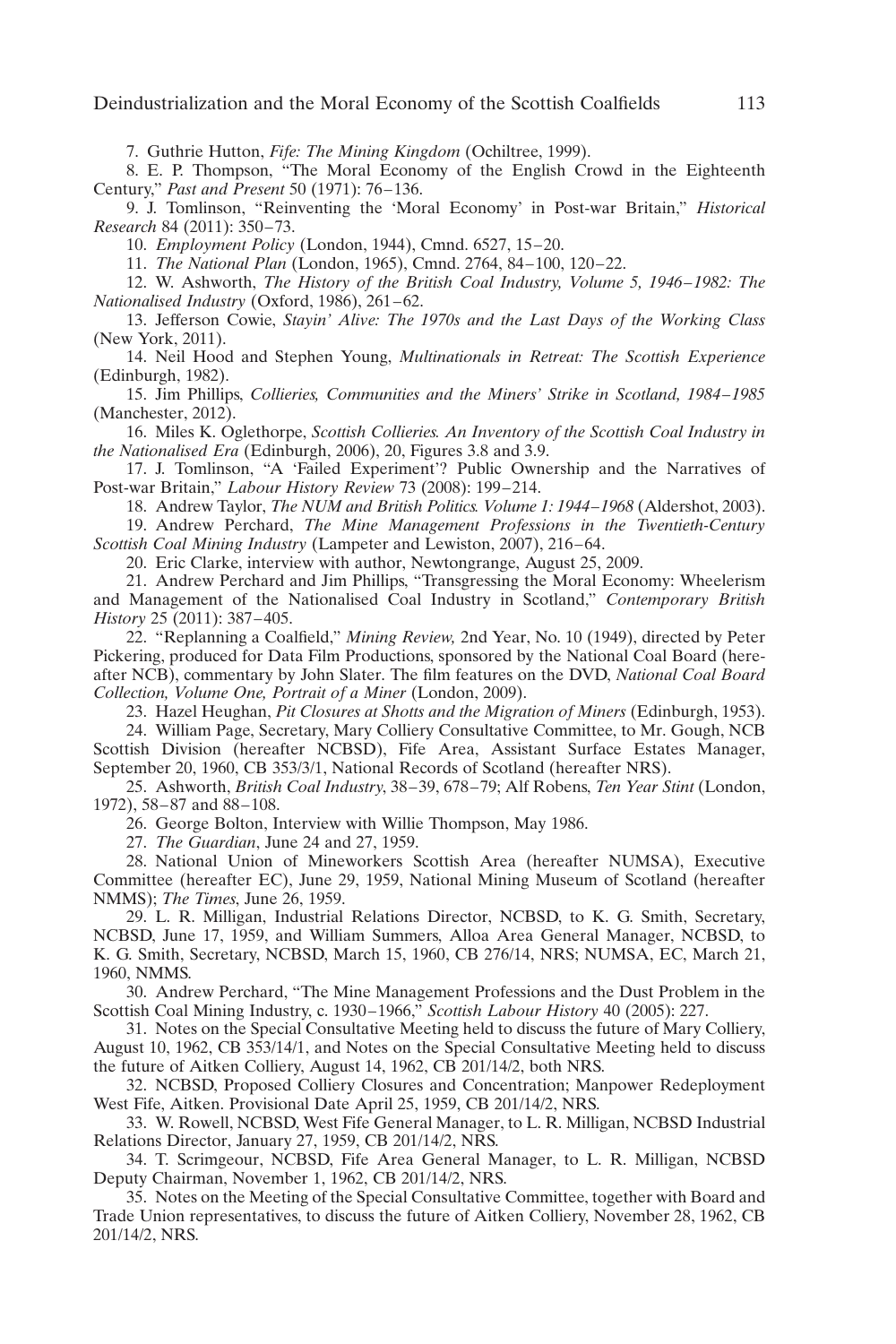<span id="page-16-0"></span>36. Notes on the Special Consultative Meeting held to discuss the future of Mary Colliery, August 10, 1962, CB 353/14/1, NRS.

37. NUMSA, EC, August 13, 1962, NMMS.

38. Jim Phillips, The Industrial Politics of Devolution: Scotland in the 1960s and 1970s (Manchester, 2008), 19–27.

39. Bluestone and Harrison, Deindustrialization, 15.

40. Peter Scott, "Regional Development and Policy," in The Cambridge Economic History of Modern Britain. Volume III, Structural Change and Growth, 1939–2000, ed. Roderick Floud and Paul Johnson (Cambridge, 2004), 332–67.

41. John Foster, "The Twentieth Century, 1914– 1979," in The New Penguin History of Scotland, ed. R. A. Houston and W. W. J. Knox (London, 2001), 467-72.

42. Alan McKinlay and Bill Knox, "Working for the Yankee Dollar. US Inward Investment and Scottish Labour, 1945– 1970," Historical Studies in Industrial Relations 7 (1999): 1–26.

43. David Cowling, An Essay For Today: The Scottish New Towns, 1947 to 1997 (Edinburgh, 1997).

44. Oglethorpe, Scottish Collieries, 157–58.

45. Cowling, Scottish New Towns, 29–30.

46. GRO, Edinburgh, Census 1971 Scotland. Economic Activity: County Tables, Part II (Edinburgh, 1975), Table 3.

47. Scottish Miner, December 1965.

48. Oglethorpe, Scottish Collieries, 175–76, 183– 84.

49. NCBSD, Closure of Glencraig, no date, presumed March 1966, CB 305/5/1, NRS.

50. NUMSA, EC, May 9, 1966, NMMS.

51. Note of proceedings at the Meeting between representatives of the NCBSD and the NUMSA and SCEBTA [tradesmen's union], January 18, 1966, and Minute of Meeting on the Proposed Closure of Glencraig Colliery, March 11, 1966, both CB 305/5/1, NRS.

52. National Plan, 97, 100.

53. NCBSD, Closure of Glencraig, CB 305/5/1, NRS.

54. NCBSD Colliery Closures––Glencraig, note of a meeting between representatives of the NCB and the NUM, April 27, 1966, CB 305/5/1, NRS.

55. NUMSA, EC, May 30, 1966, NMMS.

56. Ministry of Power, Fire at Michael Colliery, Fife. Report on the causes of, and circumstances attending, the fire which occurred at Michael Colliery, Fife, on September 9, 1967, by H. S. Stephenson, H. M. Chief Inspector of Mines and Quarries (London, 1968), Cmnd. 3657.

57. NCB, Scottish North Area (hereafter NCBSNA), Michael Colliery: Brief Report on Future Prospects, September 18, 1967, CB 360/21/1, NRS.

58. NCB, Michael Colliery, Press Statement, 11.30 a.m., November 21, 1967, CB 260/14/1, NRS.

59. John G. Fortheringham, on behalf of Trade Unions Committees at Michael Colliery, to Lord Robens, November 23, 1967, CB 260/14/1, NRS.

60. J. E. Pardoe, NCBSNA, Deputy Director, to James Hamill, Scottish Development Department, August 5, 1970, CB 260/14/1, NRS.

61. NCBSNA, Minute of Meeting regarding closure of Blairhall Colliery, March 11, 1969; McGahey to Rowell, April 23, 1969; Minute of Meeting to discuss the position of the men affected by the Blairhall Colliery, April 29, 1969; and Blairhall Colliery Closure: Redeployment Proposals after initial individual interviews, May 7, 1969; all in CB 235/5/5, NRS; NUMSA, EC, 8 April 1969 and May 12, 1969, NMMS.

62. NCBSNA, Place of Residence by Categories, Blairhall, week commencing February 28, 1969, CB 235/5/5, NRS.

63. Oglethorpe, Scottish Collieries, 28.

64. Ashworth, British Coal Industry, 256.

65. Ashworth, British Coal Industry, 263.

66. Ministry of Power, Fuel Policy (London, HMSO, 1967), Cmnd. 3428; "Miners prepare for White Paper with black face," The Guardian, November 14, 1967.

67. Portelli, Harlan County, 281-85.

68. High, *Industrial Sunset*, 167-91.

69. Phillips, Industrial Politics of Devolution, 37– 39.